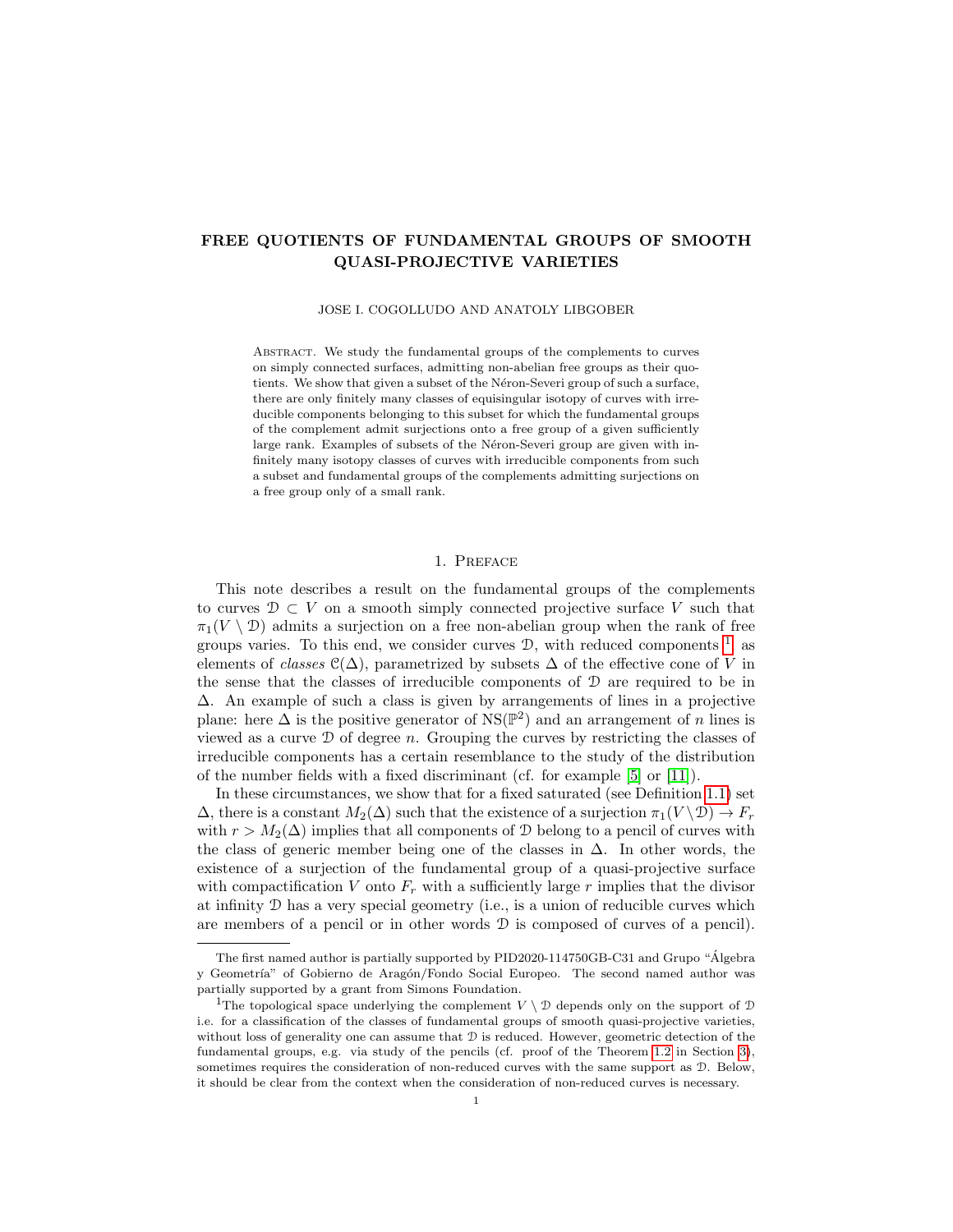This leads to the finiteness results for such classes of curves described below. We make a technical assumption on the singularities of  $\mathcal D$  at intersections of different components, but not on the singularities of irreducible components outside of these intersections. This paper studies surjections  $\pi_1(V \setminus \mathcal{D}) \to F_r$  which are essential in the sense that the images in  $F_r$  of the elements of  $\pi_1(V \setminus \mathcal{D})$  associated with each irreducible component of  $D$  (the meridians) are conjugates to the standard generators of  $F_r$  (cf. condition  $(**)$  below for exact statement). We expect that a more careful analysis can show that the technical assumptions we made can be eliminated or substantially weakened<sup>[2](#page-1-0)</sup>

Note that for arbitrary  $r > 1$  and any pencil L on V, if one can considers a curve  $D = \bigcup_{i=1}^{r+1} D_i$  which is a union of  $r+1$  members  $D_i$  of L, then the rational dominant map onto  $\mathbb{P}^1$  corresponding to L induces the surjection  $\pi_1(V \setminus \mathcal{D}) \to F_r$ . Our result shows that given a set  $\Delta$  of allowed classes in NS(V) of reduced components of  $\mathcal{D}$ , this is the only way to obtain curves admitting surjections of their fundamental groups of the complements onto  $F_r$  satisfying (\*\*) with  $r > M_2(\Delta)$ . Hence, the study of fundamental groups with large free quotients depends on the study of the distribution of constants  $M_2(\Delta)$ . At this point we have explicit calculations of the constants  $M_2(\Delta)$  for  $V = \mathbb{P}^2$  and several other surfaces, provided in section [4.](#page-11-0)

The main step in our argument is a statement about the pencils of curves on V admitting sufficiently many fibers having as irreducible components only the curves with classes in Néron-Severi group in a chosen subset  $\Delta$  of the effective cone. More precisely, we consider pencils  $L \subset \mathbb{P}(H^0(V, \mathcal{O}_V(D)))$  (i.e. dim  $L = 1$ ) admitting  $r+1$  distinct divisors  $D_1, ..., D_{r+1}, D_i \in L$  whose classes of irreducible components of  $D_i$  form a subset of  $\Delta$  having cardinality  $c \geq 1$ . We show that the existence of such a pencil with  $r > M_2(\Delta)$ , implies that all elements of the pencil L are already in a fixed class from  $\Delta$ . The claim about the free quotients of the fundamental groups follows immediately using [\[1\]](#page-19-1) (cf. also [\[2\]](#page-19-2)).

The above results admit a refinement. We also show that if  $\pi_1(V \setminus \mathcal{D})$  admits a surjection onto  $F_r$  then already for  $r \ge 10$ , such a curve  $\mathcal D$  (having irreducible components in  $\Delta$ ) must be a union of curves belonging to a pencil, with the generic member having Néron-Severi class in  $\Delta$ , with only finitely many exceptions depending on  $\Delta$ . The number of exceptions in general grows together with the set  $\Delta$ . For some V and  $\Delta \in \text{NS}(V)$ , the absence of surjections onto  $F_r$  with only finitely many exceptions occurs already for some  $r \leq 9$  (see section [5\)](#page-14-0). However, for general V,  $r \leq 9$  and certain  $\Delta$  one expects infinitely many curves D with components in  $\Delta$ admitting surjections onto  $F_r$  and not being a union of members of a pencil with the class of a generic member in  $\Delta$ . It is an interesting problem to find the threshold  $M_1(V, \Delta) \le \min\{9, M_2(V, \Delta)\}\$  such that for  $r \le M_1(V, \Delta)$  there are infinitely many fundamental groups of the complement to curves having  $F_r$  as a quotient and irreducible components in  $\Delta$ , explicitly for a specific  $(V, \Delta)$  with initial steps made in section [4.](#page-11-0)

A precursor of such results is the following statement about arrangements of lines in  $\mathbb{P}^2$  which was first shown in [\[10\]](#page-20-1) and later improved in [\[6\]](#page-19-3), [\[13\]](#page-20-2). If an arrangement A of lines in  $\mathbb{P}^2$ , i.e an algebraic curve with all its components being in  $\mathcal{C}([1])$  where [1] is the positive generator of NS( $\mathbb{P}^2$ ), is such that there exist a pencil of curves of degree  $d \geq 1$  admitting 5 or more members which are unions of

<span id="page-1-0"></span><sup>2</sup> maximal rank of a free quotient of a group sometimes is called corank. Here we consider essential surjections of groups which may have a corank greater than  $r$ .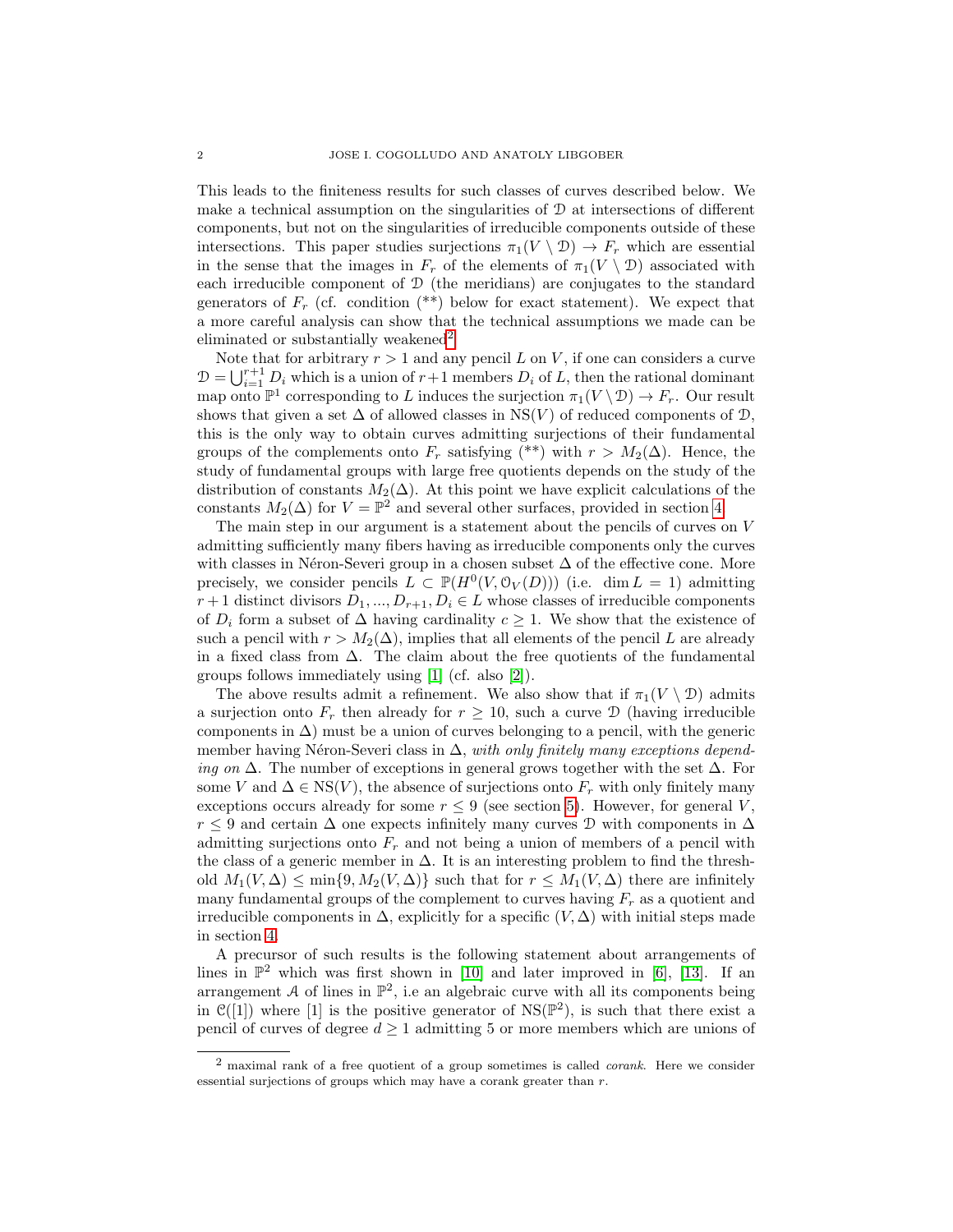lines and such that  $A$  is the arrangement of lines belonging to these members of the pencil, then  $d = 1$  and therefore A is a central arrangement, i.e., is the union of lines all containing a fixed point (cf. section [4](#page-11-0) for a discussion of this and other special cases). This implies that  $\pi_1(\mathbb{P}^2 \setminus \mathcal{A})$  has no essential surjections onto  $F_r, r \geq 4$ except for the central arrangements. On the other hand there are infinitely many non-central arrangements of lines with  $\pi_1(\mathbb{P}^2 \setminus \mathcal{A})$  having essential surjections onto  $F_2$ . In the language introduced in this paper  $M_2(\mathbb{P}^2, [1]) = 3$  and where  $\Delta = [1]$ and  $[d] \in \text{NS}(\mathbb{P}^2)$  is the class of a curve of degree d.

The sets  $\Delta$ , used below, must satisfy certain consistency conditions.

<span id="page-2-0"></span>**Definition 1.1.** Let  $\text{Eff}(V) \subset \text{NS}(V)$  denote the effective cone of V (cf. [\[9\]](#page-19-4)). We call a subset  $\Delta \subset \mathrm{Eff}(V)$  *saturated* if the following condition is satisfied: if a class  $d \in \Delta$  admits a split  $d = d_1 + d_2, d_1, d_2 \in \text{Eff}(V)$  then both classes  $d_1$  and  $d_2$  are in ∆.

This condition assures that if an "allowed" (i.e. from  $\Delta$ ) class in NS(V) is represented by a reducible or non-reduced curve, then its irreducible and reduced components are allowed as well. Other conditions of being saturated may lead to different implications on the ranks of free quotients. We work with finite saturated sets. Note that a minimal saturated subset containing a finite set is finite (cf. Lemma [3.1\)](#page-5-1).

Since we are interested in  $\pi_1(V \setminus \mathcal{D})$ , we consider curves  $\mathcal D$  on smooth surfaces up to the following equivalence relation: two curves  $\mathcal{D}', \mathcal{D}''$  are equivalent if there is a topologically equisingular deformation of  $\mathcal{D}'$  into  $\mathcal{D}''$ . Such deformations do not alter the fundamental groups of the complements and all the finiteness statements are made for such equivalence classes.

We also say that a curve  $\mathcal D$  is composed of curves of a pencil<sup>[3](#page-2-2)</sup> in a linear system  $H^0(V, \mathcal{O}(D))$  if there is a partition of irreducible components of D into groups such that the union, possibly with multiplicities, of irreducible components in each group is one of the curves in the pencil.

The results in this paper use the following assumptions:

 $(*)$  All singular points of D belonging to more than one component are ordinary multiple points of the multiplicity equal to the number of components containing this singular point i.e. locally are transversal intersection of smooth germs.

(\*\*) The surjections  $\pi_1(V \setminus \mathcal{D}) \to F_r$  we consider are essential i.e. take each meridian of a component of  $D^{-4}$  $D^{-4}$  $D^{-4}$  to an element in a conjugacy class of either one of  $r + 1$  generators of  $F_r = \langle x_1, ..., x_{r+1} : x_1 \cdot ... \cdot x_{r+1} = 1 \rangle$ .

With these conventions, we have the following:

<span id="page-2-1"></span>**Theorem 1.2.** Let V be a smooth simply connected projective surface. Let  $\Delta \subset$  $NS(V)$  be a saturated subset of the effective cone and let  $\mathcal D$  be a reduced curve having classes of its irreducible components in  $\Delta$  and satisfying condition [\(\\*\).](#page-2-0) Then there is a constant  $M_2(V, \Delta)$  such that if  $\pi_1(V \setminus \mathcal{D})$  admits an essential free quotient (i.e. for which the condition [\(\\*\\*\)](#page-2-0) is satisfied) with  $r > M_2(V, \Delta)$  then D is composed of curves in a pencil with the property that the class of its generic element in  $\text{NS}(V)$ is a class  $\delta \in \Delta$ .

<span id="page-2-2"></span> ${}^{3}$ In footnote [\[20\]](#page-20-3), p.214, Zariski describes such a curve as "a curve made up of curves belonging to one and the same pencil".

<span id="page-2-3"></span><sup>&</sup>lt;sup>4</sup>i.e. a loop homotopic to the boundary of a small positively oriented disk transversal to this component at a smooth point.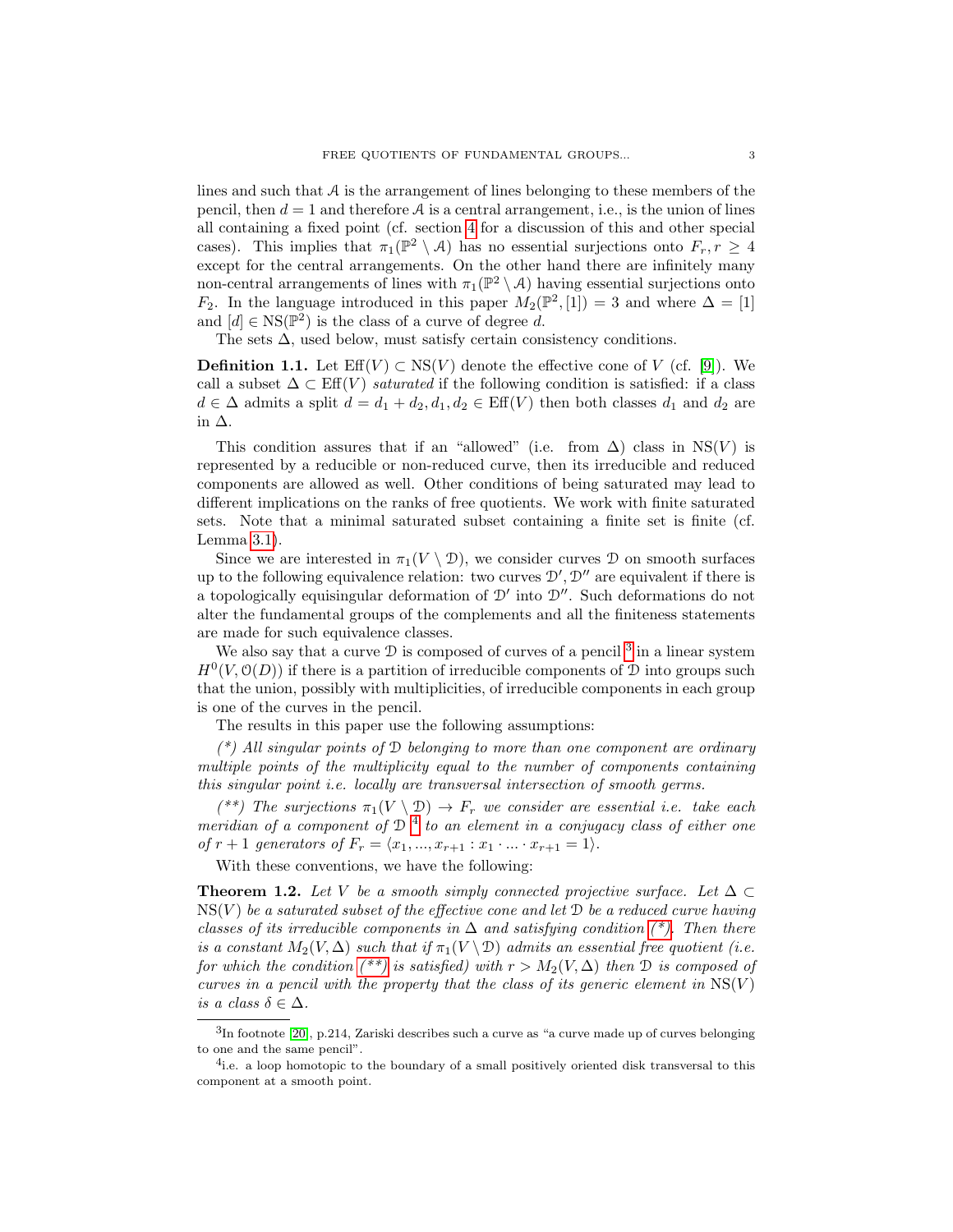Moreover, there is a constant  $M_1(V, \Delta) < 10$  such that for  $r > M_1(V, \Delta)$  there is only finite number  $N(V, r, \Delta)$  of isotopy classes of curves D with components from  $\Delta$  and admitting a surjection  $\pi_1(V \setminus \mathcal{D}) \to F_r$  but not composed of a pencil in  $H^0(V, \mathcal{O}(D))$  where D is a divisor in a class  $\delta \in \Delta$ .

The implication of this result on the structure of quasi-projective groups which are the fundamental groups of the complements to curves on a given surface with given classes of components is as follows:

<span id="page-3-8"></span>Corollary 1.3. Given a saturated set  $\Delta$  of classes in NS(V) consider the following trichotomy for the curves as in Theorem [1.2](#page-2-1) i.e. with classes of irreducible components in  $\Delta$ , satisfying conditions (\*) and having a free essential quotient (i.e. satisfying  $(**)$  of a fixed rank  $r > 1$ .

- <span id="page-3-2"></span>(A) There exist infinitely many isotopy classes of curves admitting an essential surjections  $\pi_1(V \setminus \mathcal{D}) \to F_r$ .
- <span id="page-3-0"></span>(B) There are finitely many isotopy classes of curves D admitting essential surjections  $\pi_1(V \setminus \mathcal{D}) \to F_r, r > 1$ .
- <span id="page-3-1"></span>(C) D admitting an essential surjection  $\pi_1(V \setminus \mathcal{D}) \to F_r$ , is composed of curves of a pencil having generic member in  $\Delta$ . There are finitely many isotopy classes of such  $\mathcal D$  for given  $\Delta$ .

All three cases are realizable at least for some  $(V, \Delta)$ . Case [\(B\)](#page-3-0) takes place for  $r \geq 10$  for any  $\Delta$ . There exists a constant  $M_2(V, \Delta)$  such that for  $r > M_2(V, \Delta)$ one has case [\(C\)](#page-3-1). In the latter case,  $\pi_1(V \setminus D)$  splits as an amalgamated product  $H\ast_{\pi_1(\Sigma)} G$  where  $\Sigma$  is a Riemann surface which is a smooth member of the pencil, H is coming from a finite set of groups associated with the linear system  $H^0(V, \mathcal{O}(D)),$ D is a divisor having class  $\delta \in \Delta$  and G is an extension:

<span id="page-3-9"></span>
$$
(1) \t\t 0 \to \pi_1(\Sigma) \to G \to F_r \to 0
$$

Note that the actual values of r for which one has each of the cases  $(A),(B)$  $(A),(B)$  $(A),(B)$  or [\(C\)](#page-3-1), varies for specific surfaces, see section [4.](#page-11-0)

The fundamental groups as in Theorem [1.2](#page-2-1) admit a *geometric* surjections onto a free group i.e. which are induced by holomorphic maps onto punctured  $\mathbb{P}^1$  (cf. proof of Theorem [1.2\)](#page-2-1). In fact, Theorem [1.2](#page-2-1) is deduced from the following result on the reducible fibers of primitive pencils of curves [5](#page-3-3)

<span id="page-3-7"></span>**Theorem 1.4.** Let  $V, \Delta$  be as in Theorem [1.2.](#page-2-1) Then there is a constant  $M_2(V, \Delta)$ such that for  $r > M_2(V, \Delta)$ , any primitive pencil of curves on V such that:

- <span id="page-3-4"></span>(i) it has  $r + 1$  members whose classes of its irreducible components are in  $\Delta$ ,
- <span id="page-3-5"></span>(ii) all components of each of these  $r + 1$  members are reduced,
- <span id="page-3-6"></span>(iii) the generic members of the pencil intersecting transversally at any base point have an element in  $\Delta$  as a class.

Moreover, there exists a constant  $M_1(V, \Delta)$  such that  $2 \leq M_1(V, \Delta) \leq \min\{9, M_2(V, \Delta)\}\$ and such that for  $r > M_1(V, \Delta)$  there are only finitely many types of primitive pen*cils satisfying* [\(i\)](#page-3-4),[\(ii\)](#page-3-5) and [\(iii\)](#page-3-6).

Theorems [1.2](#page-2-1) and [1.4](#page-3-7) are proven in section [3](#page-5-0) where we also give the definitions of the classes of curves we consider and where we define the thresholds  $M_i(V, \Delta), i = 1, 2, N(V, r, \Delta)$  and  $K(V, \Delta)$  controlling the the fundamental groups

<span id="page-3-3"></span><sup>&</sup>lt;sup>5</sup>we call a pencil *primitive* if its generic member is irreducible cf. [\[20\]](#page-20-3)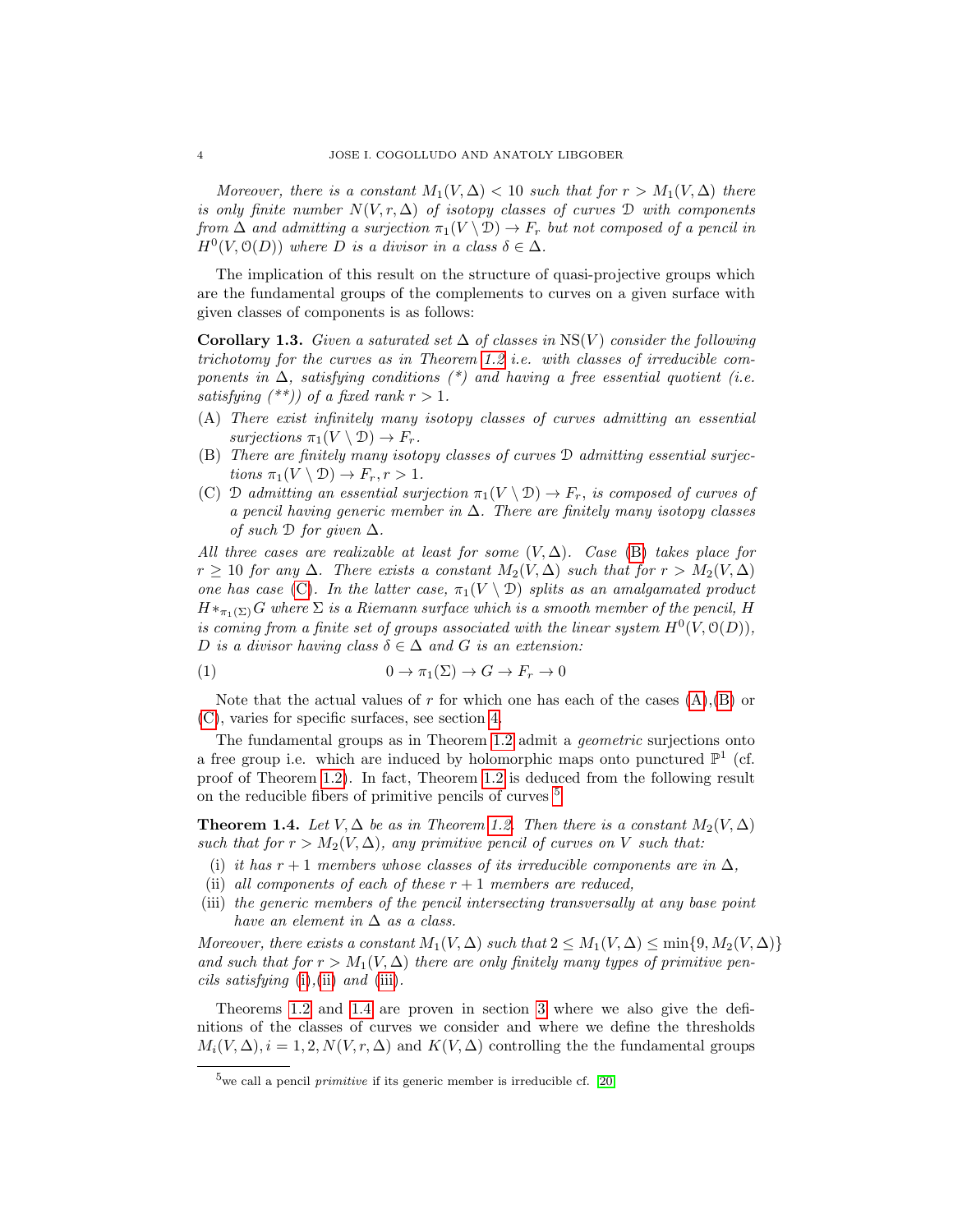of the complements to curves for various ranks of their free quotients. One of the steps in the proof of Theorem [1.4](#page-3-7)  $(cf.(13))$  $(cf.(13))$  $(cf.(13))$  is the following inequality, which may have an independent interest:

<span id="page-4-0"></span>**Corollary 1.5.** Let  $r+1$  be the number of reducible and reduced members in a pencil in a linear system  $\mathbb{P}(H^0(V, \mathcal{O}_V(D)))$ , having classes of irreducible components in a saturated set  $\Delta$  and for which the union of components of these  $r + 1$  members satisfies condition (\*). Then

$$
r+1 \le 2\frac{e(V) + 3D^2 + 2KD}{D^2 + KD + \min(\sum e(F_j))}
$$

where the sum is taken over all irreducible components  $F_j$  of a member of the pencil and the minimum is taken over these  $r + 1$  members of the pencil.

The rest of the paper deals with examples and the values of the thresholds  $M_i(V, \Delta), N(V, r, \Delta)$  and  $K(V, \Delta)$ . In section [4](#page-11-0) we discuss the free quotients for the curves on  $\mathbb{P}^2$  in the classes  $\mathcal{C}(\Delta)$  where  $\Delta = \{[1], ..., [k]\}$  i.e. with irreducible components having degrees not exceeding  $k$ , and section [5](#page-14-0) deals with examples on more general surfaces. More detailed estimates for the thresholds introduced here will be given elsewhere. The proofs are based on the estimates of the topological Euler characteristic of fibers of pencils in terms of Euler characteristics of components of degenerate fibers but depends also on asymptotic of ranks of cohomology of line bundles corresponding to nef divisors (cf. [\[9\]](#page-19-4)).

Finally, we want to thank anonymous referee for careful reading of the manuscript and very useful comments. The first named author wants to thank the Fulbright Program and the Spanish Ministry of Ciencia, Innovación y Universidades for the grant to collaborate at UIC with the second named author.

### 2. Summary of some notations

 $\Delta$  is a saturated subset of NS(V) where V is a smooth projective simplyconnected surface.

 $M_2(V, \Delta) \in \mathbb{Z}_+$  (or simply  $M_2(\Delta)$ ; the same with similar notations below) is the threshold for the ranks of free groups  $F_r$  such that beyond it (i.e. for  $r > M_2(V, \Delta)$ ) existence of surjection onto free group of  $\pi_1(V \setminus \mathcal{D})$ , where  $\mathcal D$  is a curve with classes of irreducible components in  $\Delta$ , implies that  $\mathcal D$  is a union of curves beloning to a pencil in complete linear system of a curve with class in  $\Delta$  (cf. end of the proof of the theorem [1.4\)](#page-3-7).

 $M_1(V,\Delta) \in \mathbb{Z}_+$  is the threshold for the ranks of free groups  $F_r$  above which (i.e. for  $r > M_1(V, \Delta)$ ) there are only finitely many isotopy classes of curves with fundamental groups of the complements admitting surjection onto  $F_r$  (cf. Theorems [1.2](#page-2-1) and [1.4\)](#page-3-7).

 $N(V, r, \Delta) \in \mathbb{Z}_+$  is the number of curves D with irreducible components having classes in a saturated set  $\Delta$ , which admit a surjection onto a free group  $F_r$ ,  $r >$  $M_1(V,\Delta)$  (cf. theorem [1.2\)](#page-2-1).

 $K(V, \Delta)$  is a positive integer such that for pencils in  $H^0(V, \mathcal{O}(D))$  where D is such that for any  $\delta \in \Delta$  one has  $D - K(V, \Delta)\delta \in \text{Eff}(V)$ , there are at most 12 reducible fibers with all irreducible components on  $\Delta$  (cf. Corollary [3.3\)](#page-9-0).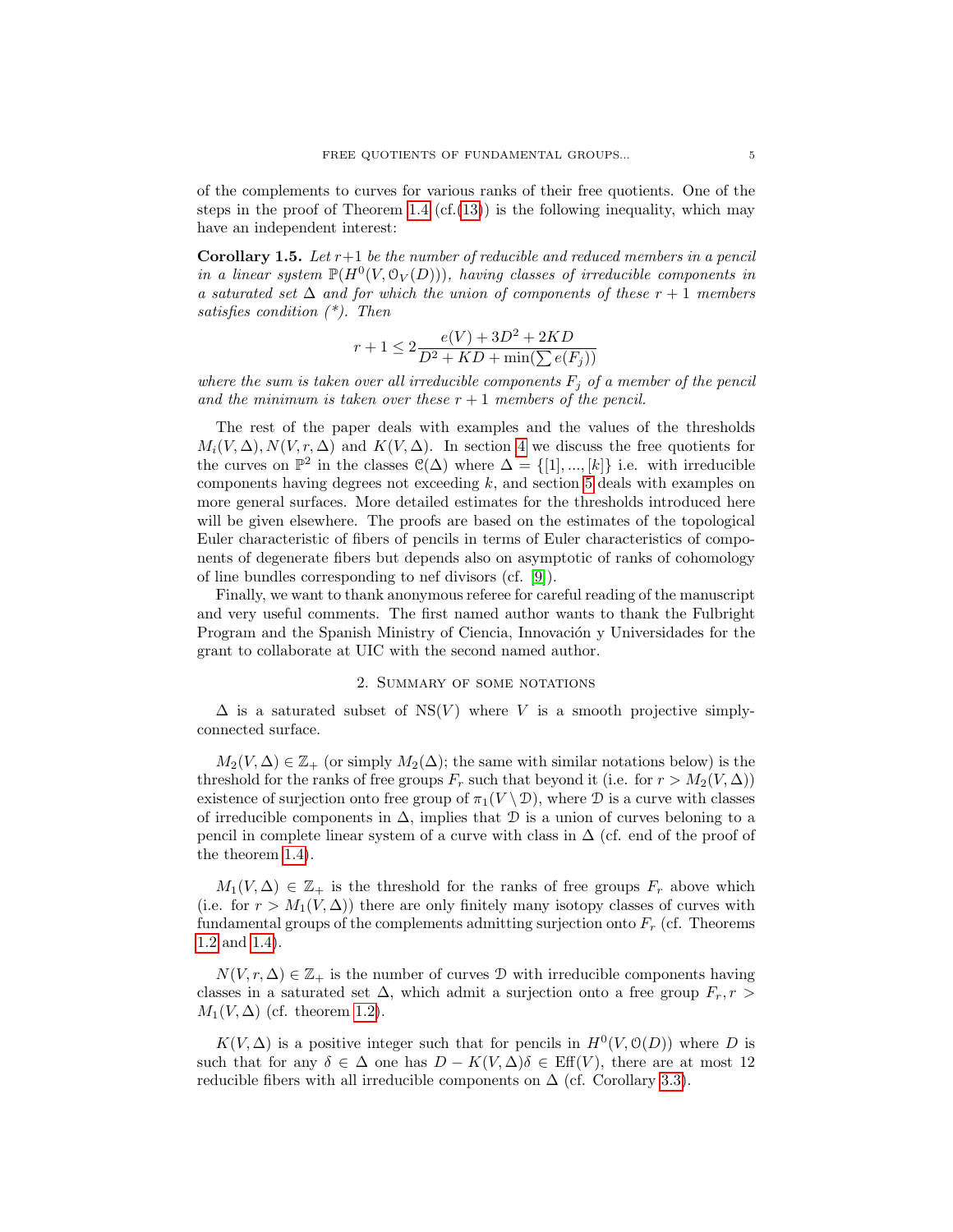$M_k = M_2(\mathbb{P}^2, \Delta_k)$  where  $\Delta_k$  is the collection of classes of  $\mathcal{O}_{\mathbb{P}^2}(1), ..., \mathcal{O}_{\mathbb{P}^2}(k)$  (cf. section [4\)](#page-11-0).

### 3. Proof of the main theorem

<span id="page-5-0"></span>In this paper, only finite saturated subsets of the effective cone are considered. The following result verifies that the finiteness condition is preserved when considering the saturated subset spanned by a finite family of divisor classes.

## <span id="page-5-1"></span>**Lemma 3.1.** The saturated subset spanned by a finite subset of  $\mathrm{Eff}(V)$  is finite.

*Proof.* Let H be an ample divisor. For  $d_1, ..., d_s, d_i \in \text{Eff}(V)$ , let  $\Delta(d_1, ..., d_s)$  be the intersection of all saturated subsets containing  $d_1, ..., d_s$ . For any  $\delta \in \Delta(d), d \in$ Eff(V) one has  $(\delta, H) \leq (d, H)$ . Therefore  $\Delta(d)$  is a discrete subset of a compact set  ${S \in \overline{\mathrm{Eff}(V)} \otimes \mathbb{R} | (S, H) \leq (d, H)}$  (since, as follows from the Hodge index theorem,  $Eff(V) \otimes \mathbb{R}$  is a cone over a compact set). Hence it is finite. Alternatively, the claim can be derived from [\[3\]](#page-19-5) Theorem 4.10b. Finally, if  $d_1, ..., d_s$  is a finite subset of Eff(V) then since for their span one has  $\Delta(d_1, ..., d_s) = \bigcup \Delta(d_i)$  and hence it is finite as well.  $\hfill \square$ 

The following will be used to obtain estimates of the number of members of pencils on a surface V having classes of irreducible components in a fixed saturated subset  $\Delta$ .

<span id="page-5-5"></span>**Proposition 3.2.** Let  $\Delta$  be a saturated subset of Eff(V) and  $s = \text{Card } \Delta$ . Let  $\mathcal F$  be a curve with irreducible components  $F_j$ ,  $j = 1, ..., \mathcal{J}, \mathcal{J} > 1$  which moves in a pencil such that mutiplicity of each component of  $\mathfrak F$  in this pencil is 1<sup>[6](#page-5-2)</sup>. Let  $[\mathfrak{F}] = D = \sum_{i=1}^s m_i d_i$  be the class of  $\mathfrak{F}$  in the free abelian group generated by  $d_i \in \Delta \subset \text{NS}(V)$ . For all  $\alpha > \frac{5}{3}$  and all but finitely many  $(m_1, ..., m_s) \in \mathbb{Z}_{\geq 0}^s$  one has

<span id="page-5-3"></span>(2) 
$$
\frac{\frac{e(V)}{3} + D^2 + \frac{2}{3}KD}{D^2 + \sum_{j=1}^{3} e(F_j) + KD} < \alpha
$$

 $(e(F_i)$  denotes the topological Euler characteristic of the component  $F_i$ ).

Proof. Firstly, observe that the assumptions of Proposition imply that the denominator in [\(2\)](#page-5-3) is non-zero. Otherwise, the equality given by adjunction formula for  ${\mathcal F}$  holds with no corrections and hence  ${\mathcal F}$  must be a smooth curve. Since we assume that  $\beta > 1$ , the curve  $\mathcal F$  is disconnected, and by Zariski connectedness theorem, generic fiber in the pencil in which  $\mathcal F$  moves must be disconnected. In this case, the element of the pencil corresponding to the branch point of the covering of  $\mathbb{P}^1$  given by Stein factorization must be non-reduced which contradicts our assumption.

<span id="page-5-4"></span>Next note that one has

(3) 
$$
e(F_j) = -KF_j - F_j^2 + \sum_{P \in \text{Sing}(F_j)} (2\delta(F_j, P) - b(F_j, P) + 1)
$$

where P runs through the set  $\text{Sing}(F_j)$  of singular points of the curve  $F_j$  and  $\delta(F_j, P), b(F_j, P)$  are respectively the  $\delta$  invariant and the number of branches of  $F_j$ 

<span id="page-5-2"></span><sup>&</sup>lt;sup>6</sup>i.e. all components  $F_j$  of this particular element of the pencil are reduced; there is no restrictions on multiplicities of components of other members of the pencil.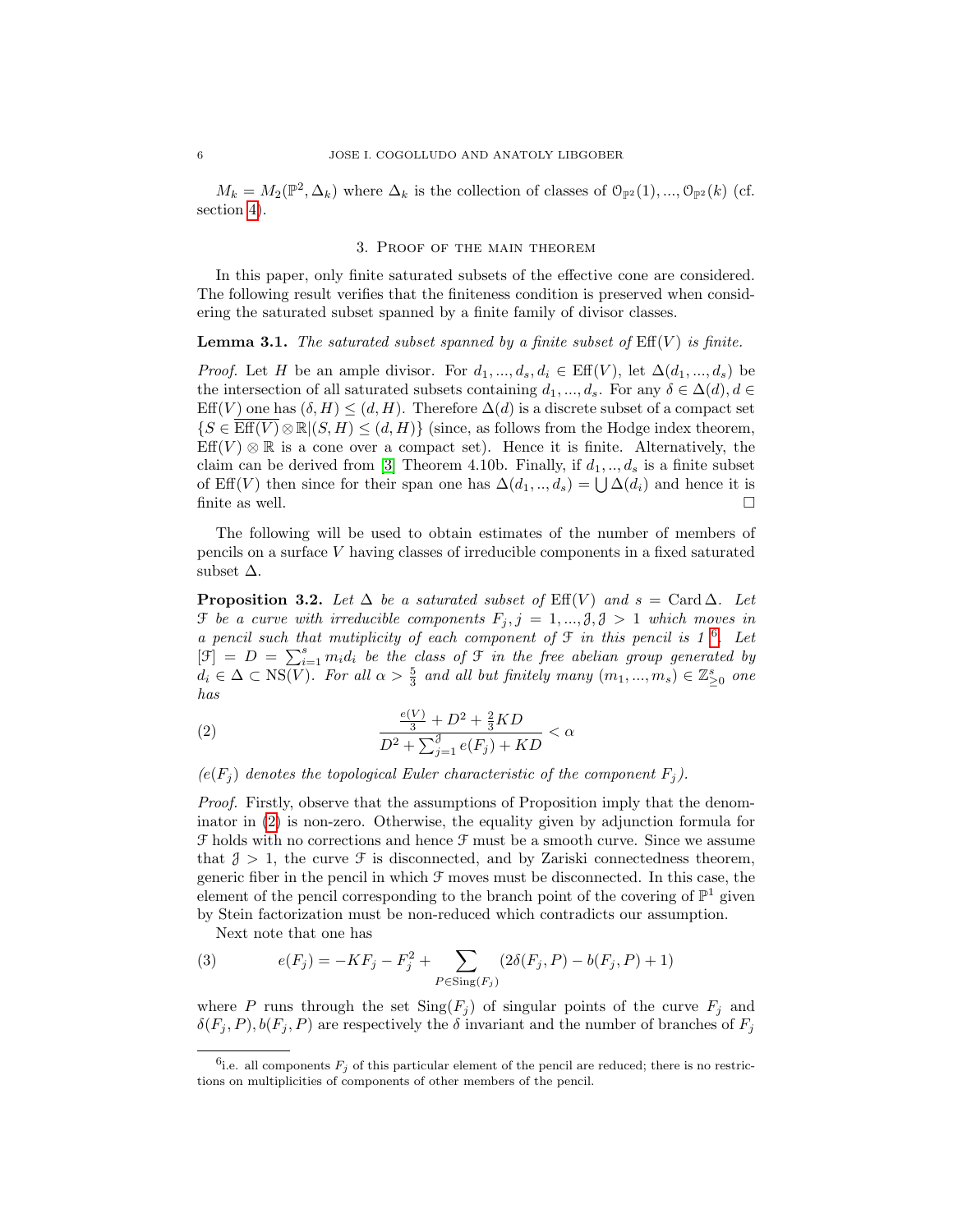at P (cf. [\[16\]](#page-20-4)). Each summand in summation in [\(3\)](#page-5-4) is non-negative. Hence the denominator in [\(2\)](#page-5-3) satisfies:

<span id="page-6-0"></span>(4) 
$$
D^{2} + \sum_{j=1}^{3} e(F_{j}) + KD \ge D^{2} - \sum m_{i}Kd_{i} - m_{i}d_{i}^{2} + KD = D^{2} - \sum m_{i}d_{i}^{2}.
$$

Since we assume that the pencil consists of only reduced members, in the decomposition  $D = \sum_{i,d_i^2 \geq 0} m_i d_i + \sum_{i,d_i^2 < 0} m_i d_i$ , for coefficients of  $d_i$  for which  $d_i^2 < 0$ , one has  $m_i = 1$ . Indeed, two numerically equivalent irreducible curves with negative self-intersection which appears in a reducible member  $\mathcal F$  of the pencil more than once and must coincide, since they cannot be deformations of each other. Therefore  $D^2 - \sum m_i d_i^2 = \sum (m_i^2 - m_i) d_i^2 + 2 \sum m_i m_j d_i d_j > 0$ . and hence the inequality [\(2\)](#page-5-3) would follow from

(5) 
$$
(\alpha - 1)D^2 - \alpha \sum m_i d_i^2 - \frac{2}{3}KD > \frac{e(V)}{3}.
$$

Indeed, from [\(4\)](#page-6-0) and [\(5\)](#page-6-1) one has

<span id="page-6-1"></span>
$$
\alpha(D^2 + \sum_{j=1}^{\mathcal{J}} e(F_j) + KD) \ge \alpha(D^2 - \sum m_i d_i^2) > D^2 + \frac{2}{3}KD + \frac{e(V)}{3}.
$$

To show [\(5\)](#page-6-1), let  $D = \sum m_i d_i, d_i \in \Delta$  be a divisor which is a reducible member of a pencil (i.e. dim  $H^0(V, \mathcal{O}(D)) \geq 2$ ). By Riemann-Roch

$$
-DK = 2(\dim H^0(\mathcal{O}(D)) - \dim H^1(\mathcal{O}(D)) + \dim H^2(\mathcal{O}(D)) - 2\chi(V) - D^2.
$$

The asymptotic behavior of the cohomology of nef divisors (cf. the proof of Theorem 1.4.40 [\[9\]](#page-19-4) p.69 or [\[8\]](#page-19-6)) implies that for all but finitely many  $(m_1, ..., m_s)$ , i.e. those in the compact subset of  $\overline{\mathrm{Eff}(V)} \subset \mathrm{NS}(V) \otimes \mathbb{R}$  where  $\dim H^1(\mathcal{O}(D))$  exceeds the dimension of  $H^0(\mathcal{O}(D))$ , one has  $\chi(\mathcal{O}(D)) \geq 0$ . For those  $(m_1, ..., m_s)$ ,

(6) 
$$
-DK \ge -2\chi(V) - D^2.
$$

Hence for all but finitely many  $(m_1, ..., m_s) \in \mathbb{Z}_\ge^s$  we have the following inequality for the left hand side of [\(5\)](#page-6-1):

(7) 
$$
(\alpha - 1)D^2 - \alpha \sum m_i d_i^2 - \frac{2}{3}KD \geq (\alpha - \frac{5}{3})D^2 - \alpha \sum m_i d_i^2 - \frac{4}{3}\chi(V).
$$

<span id="page-6-2"></span>It only remains to show that if  $\alpha > \frac{5}{3}$  then for all but finitely many  $m_i$  one has

(8) 
$$
(\alpha - \frac{5}{3})D^2 - \alpha \sum m_i d_i^2 > \frac{e(V)}{3} + \frac{4}{3}\chi(V).
$$

To see [\(8\)](#page-6-2) note that, as was already mentioned, in the decomposition  $D = \sum_{i,d_i^2 \geq 0} m_i d_i +$  $\sum_{i,d_i^2<0} m_i d_i$ , since we assume that the pencil consists of only reduced members, for  $d_i$  with  $d_i^2 < 0$  one has  $m_i = 1$ . Hence for left hand side of [\(8\)](#page-6-2) one has

$$
(\alpha - \frac{5}{3})D^2 - \alpha \sum m_i d_i^2 =
$$
  

$$
\alpha \sum_{i,d_i^2 \ge 0} (m_i^2 - m_i) d_i^2 - \frac{5}{3} \sum_i m_i^2 d_i^2 + 2(\alpha - \frac{5}{3}) \sum_{i < j} m_i m_j d_i d_j \ge
$$
  

$$
(\alpha - \frac{5}{3}) \sum_{i,d_i^2 \ge 0} m_i^2 d_i^2 - \alpha \sum_{i,d_i^2 > 0} m_i d_i^2 + 2(\alpha - \frac{5}{3}) \sum_{i < j} m_i m_j d_i d_j \ge
$$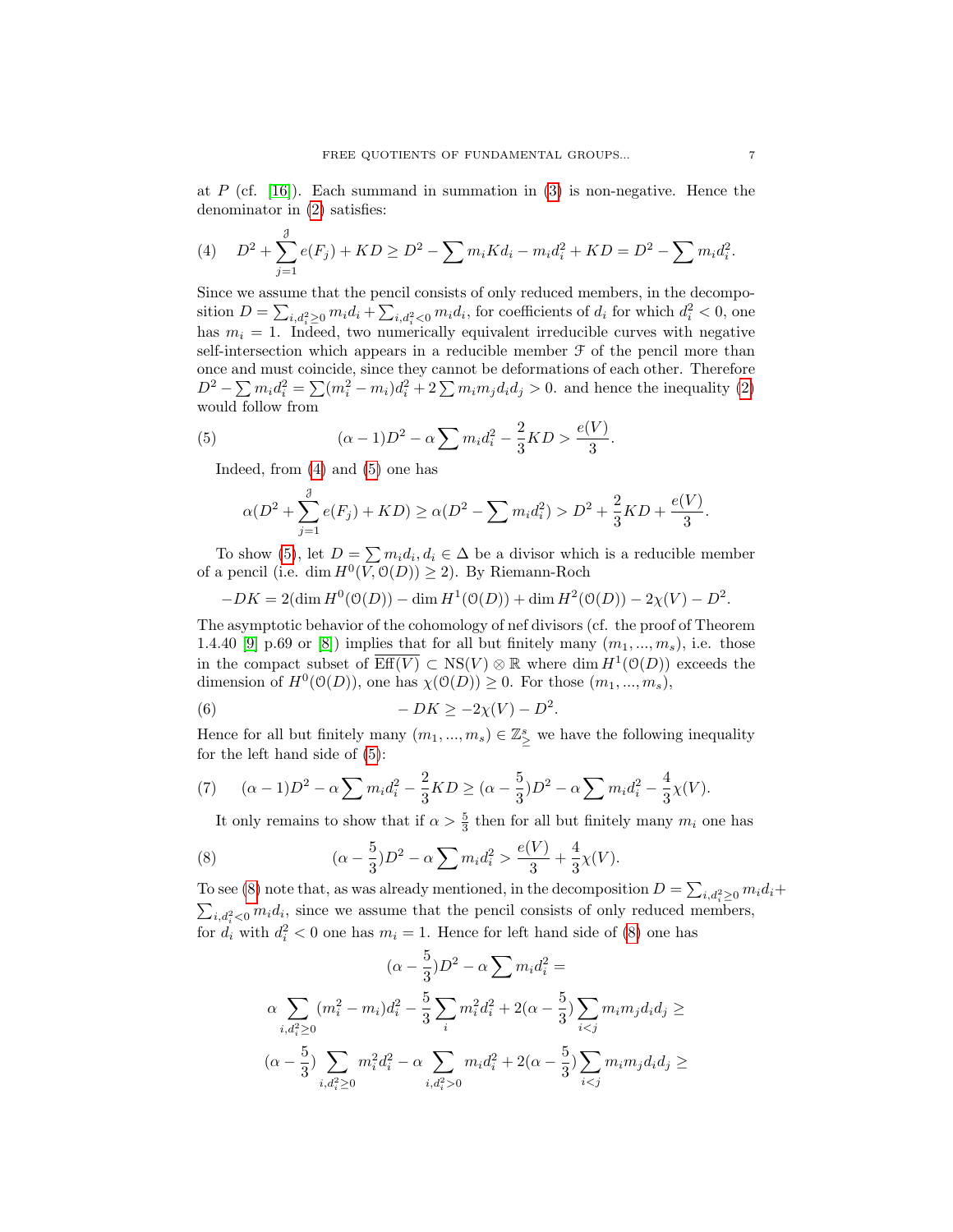$$
2(\alpha-\frac{5}{3})\sum_{i
$$

since for  $\alpha > \frac{5}{3}$  in the left hand side of the last inequality the first two terms are either zero (if  $d_i^2 = 0$  for all i) or give a quadratic function in  $m_i \geq 0$  with the terms of degree 2 representing a positive definite diagonal quadratic form (in variables  $(m_i)$ . Hence one has the last inequality for all  $(m_1, ..., m_s) \in \mathbb{Z}_\geq^s$  but a finite set since exceptions are given by solutions of the opposite inequality which belong to a compact subset of  $(\mathbb{R}_{\geq})^s$ . Finally

$$
2(\alpha - \frac{5}{3}) \sum_{i < j} m_i m_j d_i d_j > \frac{e(V)}{3} + \frac{4}{3} \chi(V)
$$

for  $\alpha > \frac{5}{3}$  since, as was shown earlier,  $\mathcal F$  contains intersecting irreducible compo-nents. This shows [\(8](#page-6-2) for all but finitely many  $(m_1, ..., m_s)$  and hence the result follows.  $\Box$ 

*Proof of Theorem [1.4.](#page-3-7)* Let  $B \subset V$  be the base locus of a pencil satisfying conditions  $(i), (ii), (iii)$  $(i), (ii), (iii)$  $(i), (ii), (iii)$  $(i), (ii), (iii)$  $(i), (ii), (iii)$ . Assumption (iii) implies that the pencil is free of fixed components, the rational map corresponding to the pencil extends to a regular map  $\Phi : \tilde{V} \to \mathbb{P}^1$  on the blow up  $\tilde{V}$  of V at B and that Card  $B = (\Phi^{-1}(b) \cdot \Phi^{-1}(b)), b \in \mathbb{P}^1$ . Let  $B' \subset \mathbb{P}^1$ the set of critical values of  $\Phi$  and let  $R \subset B'$  be the subset corresponding to the  $r + 1$  members satsifying the conditions [\(i\)](#page-3-4)-[\(iii\)](#page-3-6) of the statement of the Theorem. For  $b' \in B'$  and any  $p \in \mathbb{P}^1 \setminus B'$ , let  $e_{rel}(b') = e(\Phi^{-1}(b')) - e(\Phi^{-1}(p))$  be the relative Euler characteristic of the fiber at  $b'$  (this is independent of  $p$ ). It follows from the additivity of the Euler characteristic (cf. also [\[7\]](#page-19-7)) that

(9) 
$$
e(V) + \text{Card } B = 2e(\Phi^{-1}(p)) + \sum_{b' \in B'} e_{rel}(b')
$$

where  $p \in \mathbb{P}^1 \setminus B'$ . It follows by the adjunction applied on V, that for  $p \in \mathbb{P}^1 \setminus B'$ one has  $e(\Phi^{-1}(p)) = -(KD + D^2)$  where  $D \subset V$  is the class of any fiber of  $\Phi$ . Note that for any  $b' \in B'$  one has  $e_{rel}(b') \geq 0$  (cf. [\[7\]](#page-19-7) or [\[17\]](#page-20-5), Ch.4, Theorem 6 and 7) and, as was mentioned, Card  $B = D^2$ . Therefore

(10)  

$$
e(V) + D^2 = -2(KD + D^2) + \sum_{b' \in R} e_{rel}(b') + \sum_{b' \in B' \setminus R} e_{rel}(b')
$$

$$
\geq -2(KD + D^2) + \sum_{b' \in R} e_{rel}(b')
$$

For any  $b' \in R$ , such that the class of fiber  $\Phi^{-1}(b')$  is  $D = \sum m_i d_i$ , using as a lower bound for the Euler characteristic of a reducible curve on a surface, the expression for the Euler characteristic in the case when all irreducible components are smooth and intersect transversally at distinct points, one has

<span id="page-7-0"></span>
$$
(11) \ \ e_{rel}(b') \geq \sum -m_i d_i(K+d_i) - \sum \frac{m_i(m_i-1)}{2} d_i^2 - \sum_{i < j} m_i m_j d_i d_j + D(K+D).
$$

Here the first term represents the sum of Euler characteristics of smooth irreducible components, the second is the count of intersection points among the  $m_i$  curves in each class  $d_i$ , the third term is the number of intersection points among curves in classes  $d_i, d_j, i \neq j$  and last term is negative of the Euler characteristic of the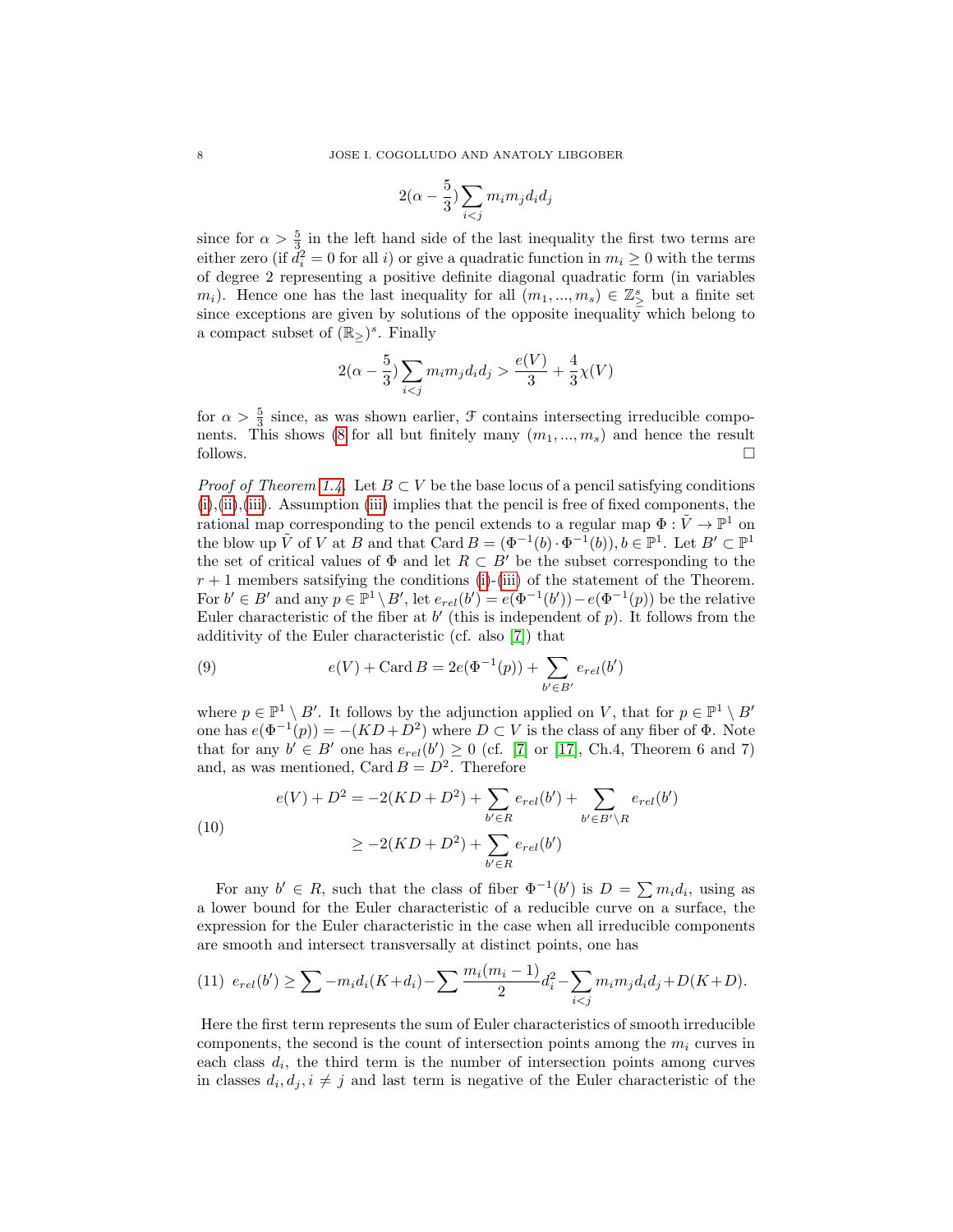smooth fiber of  $\Phi$ . Replacing D by  $\sum m_i d_i$  we obtain by [\(11\)](#page-7-0) that  $e_{rel}(b')$ ,  $b' \in R$ is greater than or equal to:

$$
-\sum m_i K d_i + \sum d_i^2 (-m_i - \frac{m_i(m_i - 1)}{2} + m_i^2) + \sum_{i < j} d_i d_j (2m_i m_j - m_i m_j) + \sum m_i K d_i
$$
\n
$$
= \sum d_i^2 \frac{m_i(m_i - 1)}{2} + \sum_{i < j} d_i d_j m_i m_j =
$$
\n
$$
\frac{D^2 - \sum m_i(d_i^2)}{2} = \frac{D^2 + KD + \sum_{F_j \in \Phi^{-1}(b')} e(F_j)}{2}.
$$

Selecting  $b' \in R$  for which  $\frac{D^2 - \sum m_i(d_i^2)}{2}$  $\frac{m_i(a_i)}{2}$  is the smallest  $\Delta$ , one obtains

(12) 
$$
e(V) + D^2 \ge -2(KD + D^2) + (r+1)\frac{D^2 + KD + \sum_{F_j \in \Phi^{-1}(b')} e(F_j)}{2}.
$$

Hence the last inequality implies that for  $\alpha$  as the Proposition [3.2](#page-5-5) one has:

<span id="page-8-0"></span>(13) 
$$
r + 1 \le 2\frac{e(V) + 3D^2 + 2KD}{D^2 + KD + \sum e(F_j)} < 6\alpha.
$$

From Proposition [3.2,](#page-5-5) for  $\alpha > \frac{5}{3}$  we obtain that, with only finitely many exceptions  $\Xi = \{D \mid D = \sum m_i D_i, D \notin \Delta\},\$ <sup>[7](#page-8-1)</sup> a pencil in the linear system  $H^0(V, \mathcal{O}(D))$  will have no more than 10 reducible fibers with all components in  $\Delta$ . Hence if r is such that there are infinitely many pencils having  $r+1$  reducible fibers with components in  $\Delta$  then  $r + 1 \leq 10$ . Denoting by  $M_1(V, \Delta)$  the largest r such that there are infinitely many pencils with  $r + 1 \geq 3$  members having irreducible components in  $\Delta$ , we see that  $2 \leq M_1(V,\Delta) \leq 9$ .

Since each linear system may have only a finitely many isotopy classes of pencils (it is bounded by the number of strata in a stratification of the set of pair  $(l, Disc)$  where l is a line and Disc is the discriminant in the complete linear system  $\mathbb{P}(H^0(\mathcal{O}(D)))$ , this may create only a finite set of pencils in  $H^0(\mathcal{O}(D))$  with  $D \in \Xi$  whose classes of irreducible components are in  $\Delta$  for  $r+1 > 10$  of its members. If  $M_2(V, \Delta) + 1$  is the maximal number of reducible members in this finite set of pencils, then for  $r > M_2(V, \Delta)$  the class of members of the pencil will be in  $\Delta$ . This shows the theorem.

*Proof of theorem [1.2.](#page-2-1)* Note that existence of a surjection  $\pi_1(V \setminus \mathcal{D}) \to F_r$ ,  $r \geq 2$ , by work [\[1\]](#page-19-1), implies that there is a surjective holomorphic map with connected fibers  $V \setminus \mathcal{D} \to C \setminus R$ , where C is a smooth curve and  $R \subset C$  is a finite set such that  $\text{rk} H^1(C \setminus R) \geq r+1$ <sup>[8](#page-8-2)</sup> Indeed, for any  $\chi \in \text{Char} F_r$  the lower degree terms sequence corresponding to the Hochschild-Serre spectral sequence

$$
H^p(F_r, H^q(K, \mathbb{C})) \Rightarrow H^{p+q}(\pi_1(V \setminus \mathcal{D}, \tilde{\chi}))
$$

of the extension  $0 \to K \to \pi_1(V \setminus \mathcal{D}) \to F_r \to 0$ , where  $\tilde{\chi}$  is the pullback of the character  $\chi$  to the character of  $\pi_1(V \setminus \mathcal{D})$ , implies that  $0 \to H^1(F_r, \chi) \to$  $H^1(\pi_1(V \setminus \mathcal{D}, \tilde{\chi})$ . Since dimChar $F_r = r$  and  $rkH^1(F_r, \chi) \neq 0 \ (\chi \neq 1, r > 1)$ , it follows that a surjection onto  $F_r$  belongs to an irreducible component  $\Sigma$ , dim  $\Sigma \geq r$ of the characteristic variety containing the torus of the characters  $\tilde{\chi}$  of  $\pi_1(V \setminus \mathcal{D})$ 

<span id="page-8-1"></span><sup>&</sup>lt;sup>7</sup>i.e. the set of linear systems in the semigroup generated by classes in  $\Delta$  which are outside of ∆.

<span id="page-8-2"></span> $8$ condition  $(**)$ , i.e. that surjection is essential, is used later in the proof.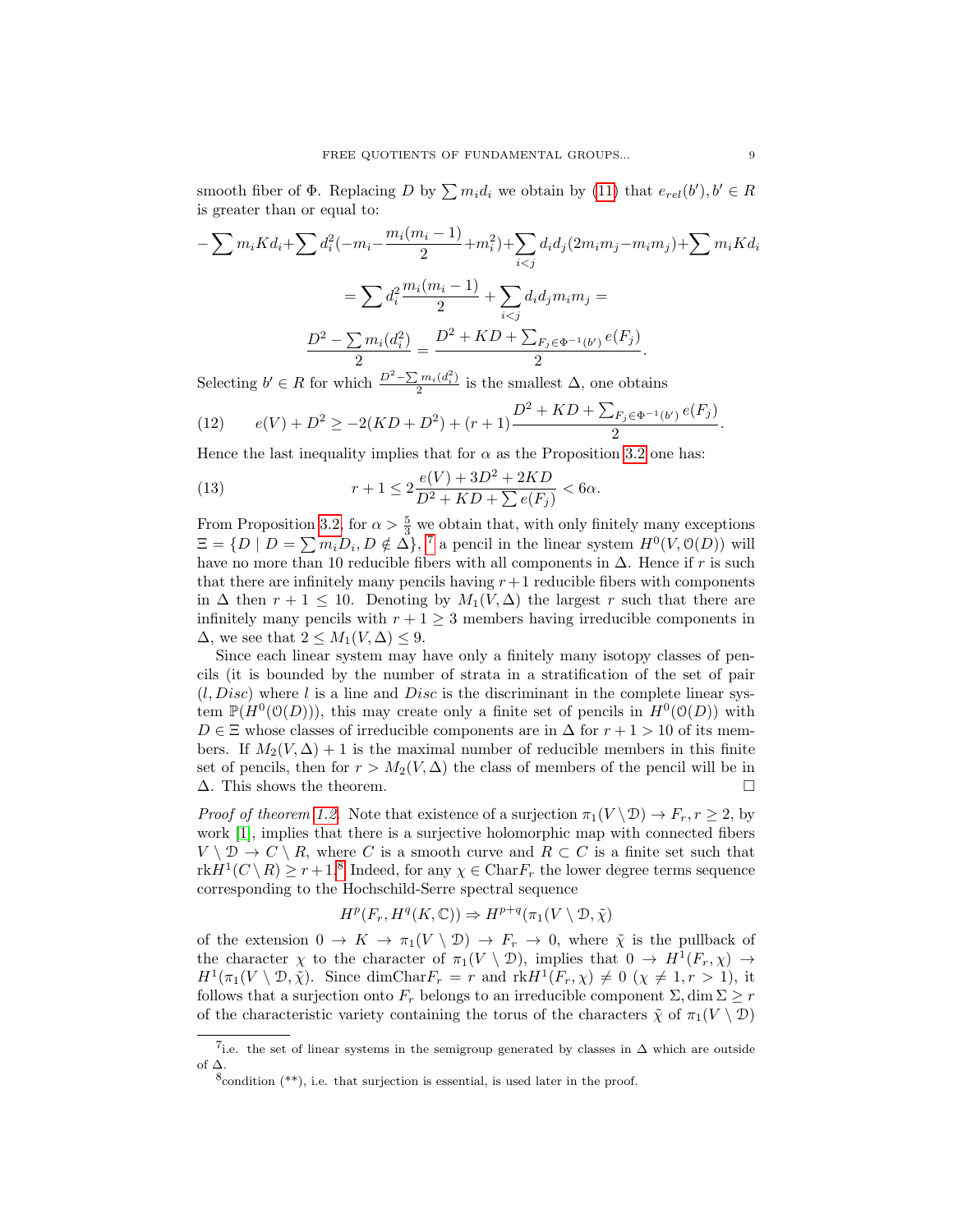with non-vanishing cohomology. The component  $\Sigma$  is the pullback of the torus Char  $H_1(C \setminus R)$  via an admissible map  $V \setminus \mathcal{D} \to C \setminus R$  of the Theorem 1.6 of [\[1\]](#page-19-1).

This map extends to a map having indeterminacy points at a subset of V of codimension two. More specifically, the map is well defined outside of a finite subset  $B \subset V$  which is a subset of the set of intersections of components of  $D$  i.e. subset of the union of  $D' \cap D''$  where  $D', D''$  run through the set of pairs of irreducible components of  $\mathcal{D}$ . Moreover, since we assume (cf.  $(*)$ ) that the intersections of the components of D are transversal, this map extends to a holomorphic map  $\Phi: V \to C$  of the single blow up of V at each of the indeterminacy points on V. The generic fiber of this map is irreducible since the map  $V \setminus \mathcal{D} \to C \setminus R$  is admissible. One has  $\pi_1(V) \to \pi_1(C)$  and since we assume  $\pi_1(V) = 0$  this shows that  $C = \mathbb{P}^1$  and Card  $R \geq r+1$ . Moreover,  $\Phi^{-1}(R) \subset \tilde{V}$  can be identified with  $\mathcal D$  since due to our assumption on the intersection of the components on  $V$  no new components introduced as result of elimination of base points of the pencil and since component of  $D$  satisfy condition  $(*)$ . In particular, this pencil satisfies conditions  $(i), (iii)$  $(i), (iii)$  $(i), (iii)$  of Theorem [1.4](#page-3-7) for Card R of its fibers. The condition [\(ii\)](#page-3-5) for this pencil, i.e. that the fibers over R are reduced  $9$  follows from  $(**)$ . Indeed, restriction of the map  $\Phi: \tilde{V} \to \mathbb{P}^1$  on a small disk transversal to component  $D_i$  of the fiber  $\sum m_i D_i$  of the pencil is given by  $z \to z^{m_i}$ . Hence the corresponding map of the fundamental groups $\pi_1(V \setminus \mathcal{D}) \to \pi_1(\mathbb{P}^1 \setminus R)$  takes meridian of the component to a conjugate of  $x_s^{m_i}$  where  $x_s$  is generator of the fundamental group of the complement in  $\mathbb{P}^1$ running around the point corresponding to the fiber  $\sum m_i D_i$ . Since the sequence of inclusions Char  $F_r \subset \Sigma = \Phi^*(CharH_1(\mathbb{P}^1 \setminus R)) \subset \text{Char}\,\pi_1(V \setminus \mathcal{D})$  is dual to composition  $H_1(V \setminus \mathcal{D}, \mathbb{Z}) \to H_1(\mathbb{P}^1 \setminus R, \mathbb{Z}) \to F_r/F'_r$  and composition of these map by assumption (\*\*) of the Theorem [1.2](#page-2-1) takes a meridian of a component of D to an indivisible element in  $F_r/F'_r$ , so is the case for the map  $H_1(V \setminus \mathcal{D}) \to H_1(\mathbb{P}^1 \setminus R)$  and hence all components of D, considered as components of members of the pencil  $\Phi$ are reduced and [\(ii\)](#page-3-5) is satisfied. Now the Theorem [1.2](#page-2-1) is an immediate consequence of Theorem [1.4.](#page-3-7)  $\Box$ 

The inequalities considered in the proof of the Theorem [1.4](#page-3-7) have the following consequence, giving under special assumptions, a replacement of the part of conclusion of theorem [1.4](#page-3-7) stipulating possibility of "finitely many exception".

<span id="page-9-0"></span>Corollary 3.3. Let  $\Delta \subset \text{NS}(V)$  denote a saturated subset. Assume that either  $\Delta$  contains a class d such that  $d^2 > 0$  or that one has  $d^2 < 0, Kd \leq 0$  for all classes in  $\Delta$ . Then there exists a smallest constant  $K(V, \Delta) \in \mathbb{Z}_+$  such that for a pencil of curves having class  $D \in \text{NS}(V)$  satisfying the inequality  $D > d$  <sup>[10](#page-9-2)</sup> for all  $d \in K(V, \Delta) \Delta$  where

$$
K(V, \Delta)\Delta = \{d \in \text{NS}(V) \mid d = \sum m_i d_i, d_i \in \Delta, m_i > K(V, \Delta)\}
$$

the number  $r(V) + 1$  of reducible fibers with components in  $\Delta$  is 11 or less.

Remark 3.4. Recall that we are considering only the pencils subject to condition on meridians stated in the theorem [1.2.](#page-2-1) It excludes the pencils with all components of reduced fibers being in  $\Delta$  having only classes d with  $d^2 < 0$  in

<span id="page-9-1"></span><sup>&</sup>lt;sup>9</sup>outside of a finite subset  $B' \subset \mathbb{P}^1$  the smooth fibers of the holomorphic map  $\Phi$  are diffeomorphic and one has the inclusion  $R \subseteq B'$ . This pencil, of course, may have reducible fibers over points in  $C \setminus R$  and its components do not need to have classes in  $\Delta$ .

<span id="page-9-2"></span><sup>10&</sup>lt;sub>i.e.</sub>  $D - d \in \text{Eff}(V)$ .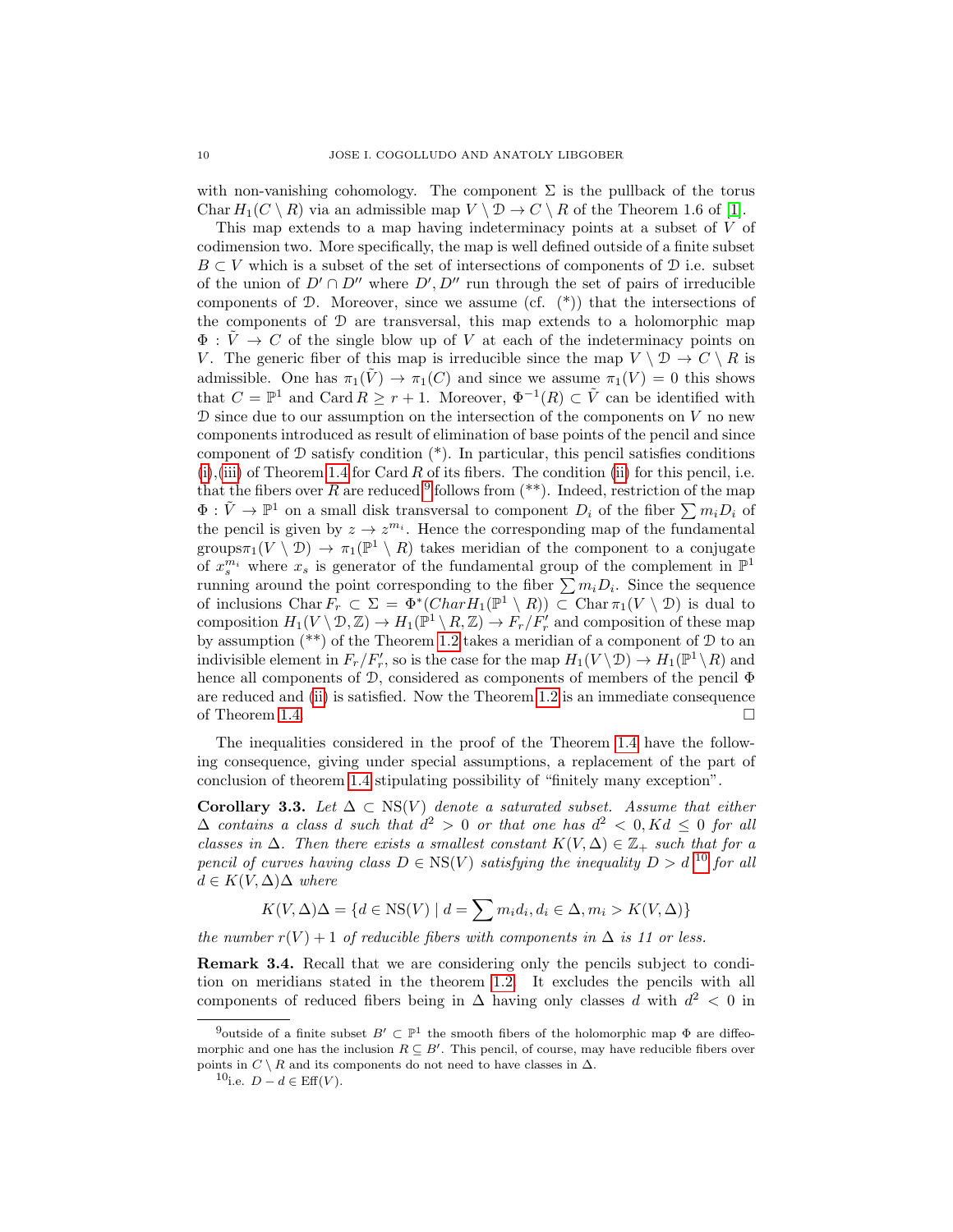$D = \sum m_i d_i, m_i > 1$ . Proposition [5.12](#page-19-8) below shows that there are pencils having arbitrary large number of reducible components with negative self-intersections and positive intersection with canonical class (albeit on different surfaces).

**Remark 3.5.** In the case  $(V, \Delta) = (\mathbb{P}^2, [1], ..., [k])$  the constant  $K(V, \Delta)$  represents the threshold for the degrees of pencils having "large number" of members with degrees of components at most  $k$ . The "large" means more than 12 but it is smaller for small  $k$  (cf. section [4\)](#page-11-0).

*Proof of Corollary [3.3.](#page-9-0)* Consider the inequality [\(5\)](#page-6-1) for  $\alpha = 2$  i.e.

(14) 
$$
D^2 - 2\sum m_i d_i^2 - \frac{2}{3} K D > \frac{e(V)}{3}.
$$

We want to show that there is  $K(V, \Delta)$  such it holds for  $D = \sum m_i d_i$  satisfying  $m_i > K(V, \Delta)$  for all *i*.

Let  $d_1 \in \Delta$  be class such that  $d_1^2 > 0$ . Let  $K(V, \Delta)$  be the maximum of the real roots of following polynomials  $f_i(m)$  or 1 where

$$
f_1(m) = m^2 d_1^2 - 2md_1^2 - \frac{2}{3}mKd_1 - \frac{e(V)}{3}
$$

and

$$
f_i(m) = m^2 d_i^2 - 2md_i^2 - \frac{2}{3}mKd_i
$$

for each  $i > 1$  such that  $d_i^2 > 0$ .

Then for  $D = \sum m_i d_i, m_i > K(V, \Delta)$  for each i with  $d_i^2 > 0$  one has  $f_i(m_i) > 0$ and using

$$
D^{2} = \sum_{i,d_{i}^{2} > 0} m_{i}^{2}d_{i}^{2} + \sum_{i,d_{i}^{2} < 0} m_{i}^{2}d_{i}^{2} + 2\sum_{i < j} m_{i}m_{j}d_{i}d_{j}
$$

one obtains:

$$
D^{2} - 2\sum m_{i}d_{i}^{2} - \frac{2}{3}KD - \frac{e(V)}{3} =
$$
\n
$$
\sum_{i,d_{i}^{2} > 0} m_{i}^{2}d_{i}^{2} + 2\sum_{i,j} m_{i}m_{j}d_{i}d_{j} - 2\sum_{i,d_{i}^{2} > 0} m_{i}d_{i}^{2} + \sum_{i,d_{i}^{2} < 0} (m_{i}^{2} - 2m_{i})d_{i}^{2}
$$
\n
$$
-\frac{2}{3}\sum_{i,d_{i}^{2} > 0} m_{i}Kd_{i} - \frac{2}{3}\sum_{i,d_{i}^{2} < 0} m_{i}Kd_{i} - \frac{e(V)}{3} \ge
$$

(since there are no classes  $d_i^2 < 0, K d_i > 0$  by assumption)

$$
\sum_{i,d_i^2>0} m_i^2 d_i^2 - 2 \sum_{i,d_i^2>0} m_i d_i^2 - \frac{2}{3} \sum_{i,d_i^2>0} m_i K d_i - \frac{2}{3} \sum_{j,d_i^2<0, K d_i<0} m_i K d_i - \frac{e(V)}{3} \ge \sum_i f_i(m_i) > 0.
$$

The first inequality uses that  $m_i = 1$  for curves with  $d_i^2 < 0$  as was pointed right after the inequality [\(4\)](#page-6-0) and the positivity of other dropped terms. Therefore the inequalities [\(5\)](#page-6-1) and [\(13\)](#page-8-0) are satisfied for  $\alpha = 2$ . The latter implies that a pencil of curves in  $H^0(V, \mathcal{O}(D))$  has at most 11 reduced fibers with components having classes only in  $\Delta$ .

Finally we will show Corollary [1.3.](#page-3-8)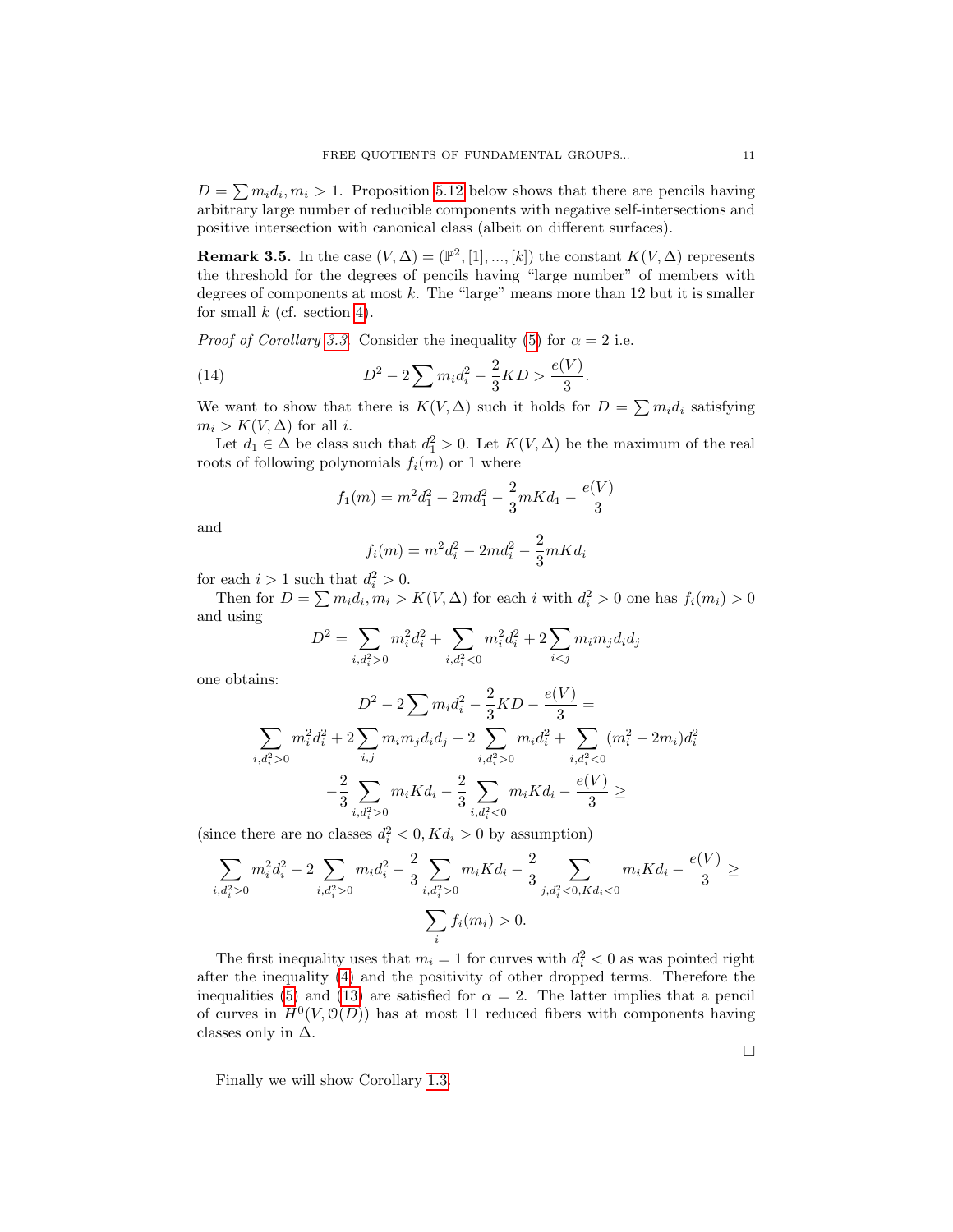*Proof of Corollary [1.3.](#page-3-8)* Parts  $(A)$  and  $(B)$  are an immediate consequence of Theorem [1.2.](#page-2-1) We will show that the fundamental groups of the complements to a union of  $r + 1$  members of a pencil have the form described in [\(C\)](#page-3-1). Consider the map  $\pi: V \setminus \mathcal{D} \to \mathbb{P}^1 \setminus \mathcal{R}$ , Card  $\mathcal{R} = r + 1$  corresponding to the pencil and let  $\mathcal{R} = R \cup S$ where R (resp. S) are the images of singular (resp. smooth) fibers of  $\pi$ . Let  $D_1 \subset \mathbb{P}^1$  be a disk containing all critical values of  $\pi$  outside of R and let  $D_2 \subset \mathbb{P}^1$ be a disk intersecting  $D_1$  at one point and containing R. Let  $H = \pi_1(\pi^{-1}(D_1)).$ The fundamental group of  $\pi|_{\pi^{-1}(D_2)}$  is isomorphic to the extension [\(1\)](#page-3-9) since over  $D_2$  the map  $\pi$  is a locally trivial fibration and  $\pi_2(D_2 \setminus \mathcal{R}) = 0$ . Finally  $V \setminus \mathcal{D}$ can be retracted onto a union of the preimages of  $D_1$  and  $D_2$  and van Kampen theorem gives a presentation as the amalgamated product with  $\Sigma = \pi^{-1}(D_1 \cap D_2)$ i.e. the complement in a generic fiber, i.e. a closed Riemann surface, to the set of base points of the pencil which is the extension of  $\pi$  to V. Since the set of isotopy classes of pencils in one of linear system  $H^0(V, \mathcal{O}(\delta))$  is finite and for a fixed pencil each subgroup  $H$  is determined by the subset  $R$  of the total set of critical points of S with reducible preimages, the finiteness claim follows.  $\square$ 

# 4. PENCILS ON  $\mathbb{P}^2$

<span id="page-11-0"></span>In remaining two sections we will consider concrete examples of estimates of type of fibers of pencils on surfaces for various choices of the types  $\Delta$  of components of reducible curves  $\mathcal{D} \subset V$ . In many cases the thresholds  $M_1(V, \Delta), M_2(V, \Delta)$  can be made more explicit. In this section we consider the case  $V = \mathbb{P}^2$ .

4.1. General estimates. In the case  $\Delta = [1] \subset \mathbb{Z} = \text{NS}(\mathbb{P}^2)$  one has  $M_2(\mathbb{P}^2, \Delta) =$ 3 (cf. [\[10\]](#page-20-1),[\[13\]](#page-20-2),[\[6\]](#page-19-3),[\[19\]](#page-20-6)). Indeed, as was shown in these references, a pencil of curves can have at most 4 fibers which are unions of lines unless this is a pencil of lines. If  $A$ is an arrangement of lines such that one has an essential surjection  $\pi_1(\mathbb{P}^2 \setminus \mathcal{A}) \to F_r$ , in the sense described in assumption (\*\*) made in Preface, then the holomorphic map  $\Phi$  described in the proof of the Theorem [1.2](#page-2-1) has  $r + 1$  reducible fibers which union coincides with A (i.e. any line of A belongs to one of the these  $r + 1$  fibers of  $\Phi$ ). If  $r > 3$  then the pencil must be a pencil of lines and  $\mathbb{P}^2 \setminus A$  is fibered over  $\mathbb{P}^1$  with  $r+1$  points removed and fiber isomorphic to  $\mathbb{C}$ . Hence  $\pi_1(\mathbb{P}^2 \setminus \mathcal{A}) = F_r$ .

There are pencils of curves of arbitrary large degrees  $d$  containing arrangements of lines with 3 fibers which are union of lines (for example the curves  $C_d$  given by equation  $\lambda(x^d - y^d) + \mu(y^d - z^d) = 0$  and hence finiteness of the number of pencils of curves for which a union of reducible fibers is a union of lines and admits surjection  $\pi_1(\mathbb{P}^2 \setminus C_d) \to F_r$  may take place only for  $r > 2$  i.e.  $M_1(\mathbb{P}^2, \Delta) \geq 2$ . There is only one known pencil of curves with 4 fibers which are unions of lines (pencil of cubics with union of reducible fibers being 12 lines containing 9 inflection points of a smooth cubic). Finitness of the number of pencils with 4 fibers being a unions of lines is equivalent to  $M_1(\Delta) = 2$ .

Now consider the case  $\Delta_k = \{ [1], ..., [k] \} \subset \text{NS}(\mathbb{P}^2)$ . Theorem [1.2](#page-2-1) yields the following:

**Corollary 4.1.** There exists a function  $k \mapsto M_k = M_2(\mathbb{P}^2, \Delta_k) \in \mathbb{Z}_+$  such that a curve C, having the degrees of each of its irreducible components at most k and such that there is surjection  $\pi_1(\mathbb{P}^2 \setminus \mathcal{C}) \to F_r$  where  $r > M_k$ , is a union  $\mathcal{C} =$  $C_1 \cup ... \cup C_s$ ,  $s \geq r+1$  of possibly reducible curves  $C_i$ ,  $1 \leq i \leq s$  which are members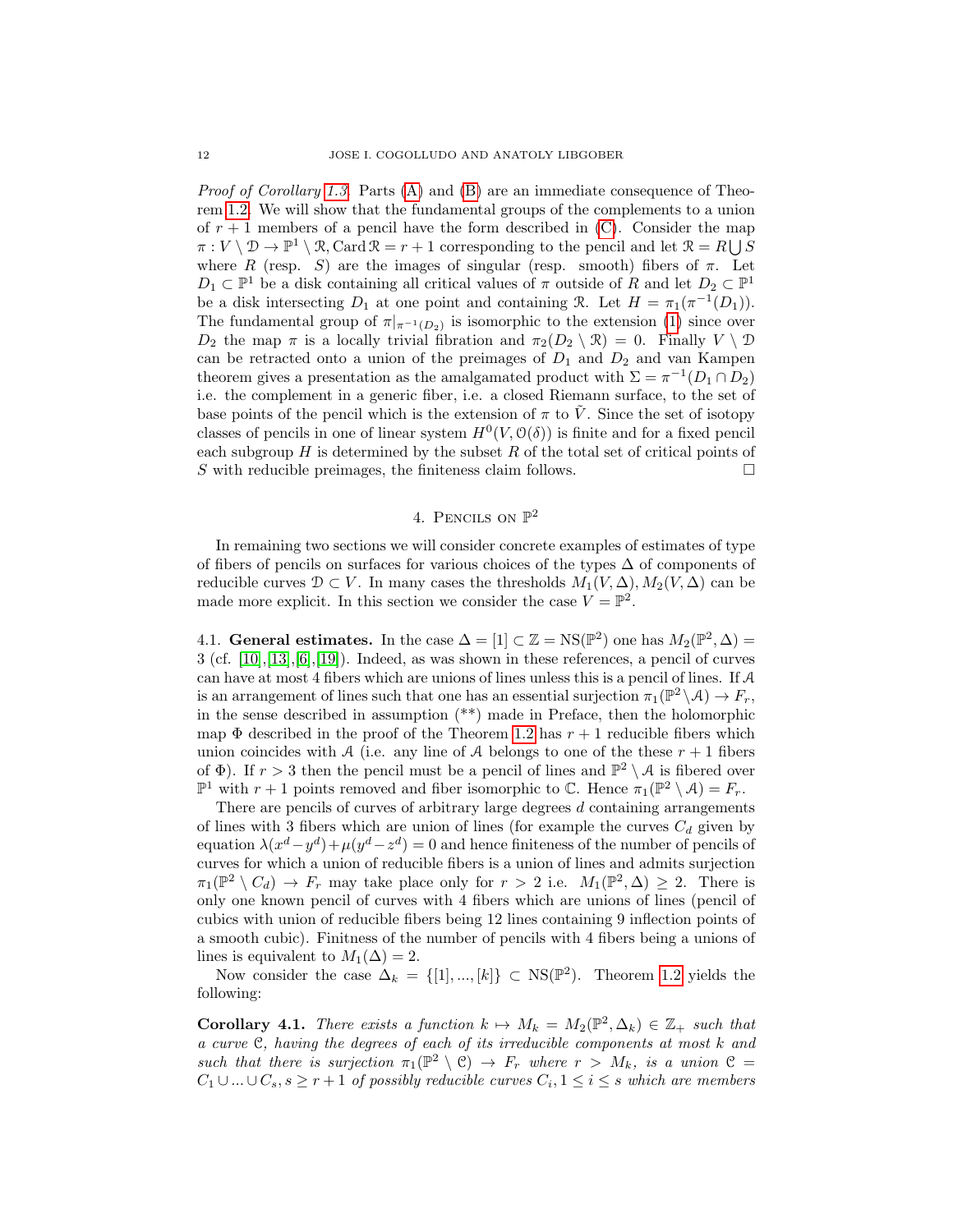of a pencil of curves of degree at most  $k$  (i.e. C is composed of curves of a pencil of degree at most k).

Corollary [3.3](#page-9-0) shows that the pencils of curves of degree  $d$  in  $\mathbb{P}^2$  have independent of d or k bound on the number of fibers which are unions of irreducible curves of degree at most k provided  $d \gg k$ . Proposition below makes it more explicit. It shows that the maximal number  $\rho_{d,k}(\mathbb{P}^2)$  of reducible fibers with degrees of components at most k (we call such pencils k-reducible) in a pencils of curves of degree  $d \geq 2k$  is at most 11. Hence the maximal rank of a free quotient of the fundamental group of the complements to a union of members of a pencil of curves of degree greater than or equal to  $2k$ , having the degrees of irreducible components not exceeding k, is  $\rho_{d,k}(\mathbb{P}^1) - 1$ . Since this does not provide information about pencils of the curves of degree between  $k$  and  $2k$  we have:

<span id="page-12-1"></span>
$$
M_k + 1 \ge \rho_{d,k}(\mathbb{P}^2), \quad \rho_{d,k}(\mathbb{P}^2) \le 11 \ (d \ge 2k).
$$

Moreover, as follows from Corollary [4.3,](#page-13-0) the constant 9 in the theorem [1.4](#page-3-7) can be decreased:  $M_1(\mathbb{P}^2, \Delta_k) < 6$ .

**Proposition 4.2.** Assuming  $d = nk + d_0 \geq 2k, 0 \leq d_0 < k$  (or equivalently  $n \geq 2$ ), one has the following universal bounds

(15) 
$$
\rho_{d,k}(\mathbb{P}^2) \leq \begin{cases} 6 & \text{if } k = 2, \\ 8 & \text{if } k = 3, \\ 9 & \text{if } k = 4, 5, \\ 10 & \text{if } 6 \leq k \leq 11, \\ 11 & \text{otherwise.} \end{cases}
$$

In particular  $K(\mathbb{P}^2, \Delta_k) = 2$ .

*Proof.* In a pencil of curves of degree  $d = nk + d_0$ , a reducible member with degrees of irreducible components being at most  $k$  must have at least  $n$  components of degree  $k$  and one component of degree  $d_0$  and hence in notations used in inequality [\(13\)](#page-8-0) taking as  $F_j$  a smooth curve of degree  $d_0$  for one of these components and smooth curves of degree k for n remaning ones, one has  $d^2 - 3d + \sum e(F_i) \ge$  $d^2 - 3d + n(3k - k^2) + 3d_0 - d_0^2 = (d - d_0)(d + d_0 - k)$ . Therefore we obtain from [\(13\)](#page-8-0):

<span id="page-12-0"></span>(16) 
$$
\rho_{d,k}(\mathbb{P}^2) \le 2\frac{e(V) + 3D^2 + 2KD}{D^2 + KD + \sum e(F_j)} \le \frac{6(d-1)^2}{(d-d_0)(d+d_0-k)}
$$

The condition that a constant  $\alpha$  is an upper bound of the right hand term in [\(16\)](#page-12-0) is equivalent to positivity of the function

(17) 
$$
h(k, n, \alpha) = nk((n - 1)k + 2d_0)\alpha - 6(nk + d_0 - 1)^2
$$

$$
= (\alpha - 6)k^2n^2 + (12 + \alpha(2d_0 - k))kn - 6.
$$

For  $\alpha = 12$  (and  $n \ge 2$ ) one has:

<span id="page-12-2"></span>
$$
h(k, n, \alpha) \ge 6 \times 4k^2 + (12 - 12k)k \times 2 - 6 > 0
$$

for  $k \geq 1$ . The rest of inequalities [\(15\)](#page-12-1) follows by direct verification.

The second part of the Proposition follows from inequality [\(17\)](#page-12-2) as well.

 $\Box$ 

.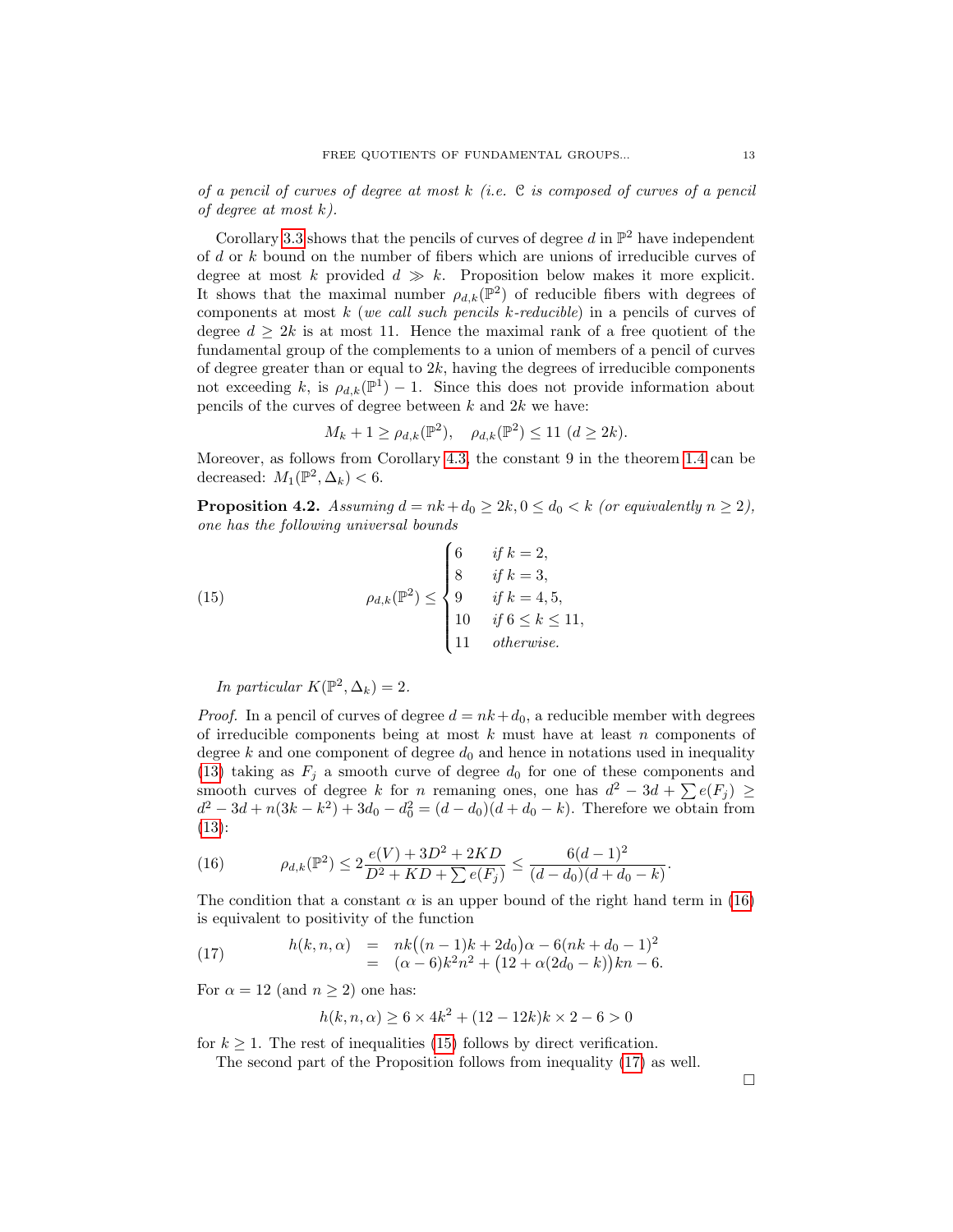<span id="page-13-0"></span>**Corollary 4.3.** For the saturated set  $\Delta_k \subset \text{NS}(\mathbb{P}^2)$  one has

$$
2\leq M_1(\mathbb{P}^2,\Delta_1)\leq 3
$$

$$
2 \le M_1(\mathbb{P}^2, \Delta_k) \le M_1(\mathbb{P}^2, \Delta_{k'}) < 6, \text{if } k \le k'.
$$

In other words, there is only a finite number of different pencils of curves with more than six k-reducible fibers. Alternatively, for  $r > 5$  there are only finitely many curves, with components of degree at most  $k$  and not composed of a pencil, admitting a surjections  $\pi_1(\mathbb{P}^2 \setminus \mathcal{D}) \to F_r$ .

*Proof.* Indeed for  $\alpha > 6$  and fixed k the function  $h(k, n, \alpha)$  in [\(17\)](#page-12-2) takes only finitely many negative values.  $\Box$ 

<span id="page-13-1"></span>**Corollary 4.4.** The maximal number of reducible curves  $\rho_{d,d-1}(\mathbb{P}^2)$  in a primitive base-component-free pencil of degree d is at most  $3(d-1)$  and there exist pencil of curves of degree d with  $3(d-1)$  reducible fibers. In particular  $M_2(\Delta_k) \geq 3k-1$ .

Proof. It is an immediate consequence of the bound [\(16\)](#page-12-0):

$$
\rho_{d,k}(\mathbb{P}^2) \le \left[\frac{3(d-1)^2}{e_{rel,k}}\right] \le \left[\frac{6(nk+d_0-1)^2}{nk((n-1)k+2d_0)}\right],
$$

applied to the particular case  $k = d - 1$ , that is,  $n = 1$  and  $d_0 = 1$ . The existence is a consequence of the example of a pencil due to Ruppert.

4.1.1. Ruppert's Example. For the sake of completeness we will briefly discuss the sharpness of the linear bound given in Corollary [4.4.](#page-13-1) Ruppert described in [\[14\]](#page-20-7) a pencil of curves of any degree d with exactly  $3(d-1)$  reducible fibers. Consider the net N in  $\mathbb{P}^2$  given by the following curves  $\mathcal{C}_{\lambda}$  of degree d defined by the equation:

$$
F_{\lambda}(x_0, x_1, x_2) = \lambda_0 x_0 (x_1^{d-1} - x_2^{d-1}) + \lambda_1 x_1 (x_2^{d-1} - x_0^{d-1}) + \lambda_2 x_2 (x_0^{d-1} - x_1^{d-1})
$$

for any  $\lambda = [\lambda_0 : \lambda_1 : \lambda_2] \in \mathbb{P}^2$ . One has the following properties:

- (1) The curves  $\mathcal{C}_{[1:0:0]}$ ,  $\mathcal{C}_{[0:1:0]}$ , and  $\mathcal{C}_{[0:0:1]}$  are products of d lines  $x_i(x_j^{d-1}$  $x_k^{d-1}$ ,  $\{i, j, k\} = \{0, 1, 2\}.$
- (2) The generic member of  $N$  is smooth. In order to check this note that

$$
\mathcal{C}_{[1:0:0]} \cap \mathcal{C}_{[0:1:0]} \cap \mathcal{C}_{[0:0:1]} =
$$
  
{P<sub>0</sub> = [1:0:0], P<sub>1</sub> = [0:1:0], P<sub>2</sub> = [0:0:1], Q<sub>i,j</sub> = [1:  $\zeta^i : \zeta^j$ ]}

where  $\zeta^{d-1} = 1$  are the  $(d-1)^2 + 3 \leq d^2$  base points of this net. By direct calculation of the Jacobian of  $F_{\lambda}$ , one can check that the base points are the only singular points of  $\mathcal{C}_{\lambda}$  for a finite number of values of  $\lambda$  and hence by Bertini's Theorem, the generic member is smooth.

(3) The curve  $\mathcal{C}_{\lambda}$  is reducible if  $\lambda$  satisfies  $S(\lambda) = 0$  where  $S(\lambda)$  is the degree  $3(d-1)$  polynomial

$$
S(\lambda) = (\lambda_0^{d-1} - \lambda_1^{d-1})(\lambda_1^{d-1} - \lambda_2^{d-1})(\lambda_2^{d-1} - \lambda_0^{d-1}).
$$

In other words, the net  $N$  intersects the discriminant variety  $D$  in its locus of reducible curves and the intersection splits as a product of  $3(d-1)$  lines.

- (4) A pencil in N is given as  $\mathcal{P} = \{ \mathcal{C}_{\lambda} \in \mathcal{N} \mid L(\lambda) = 0 \}$ , where L is a linear form. If  $L(\lambda)$  is in general position with respect to  $S(\lambda)$ , then  $L(\lambda)$  defines a pencil with exactly  $3(d-1)$  reducible fibers.
- (5) Moreover, if  $\mathcal{C}_{\lambda}$  is a generic point of  $\mathcal{N} \cap \mathcal{D}$ , then  $\mathcal{C}_{\lambda}$  is the union of a line and a smooth curve of degree  $(d-1)$ .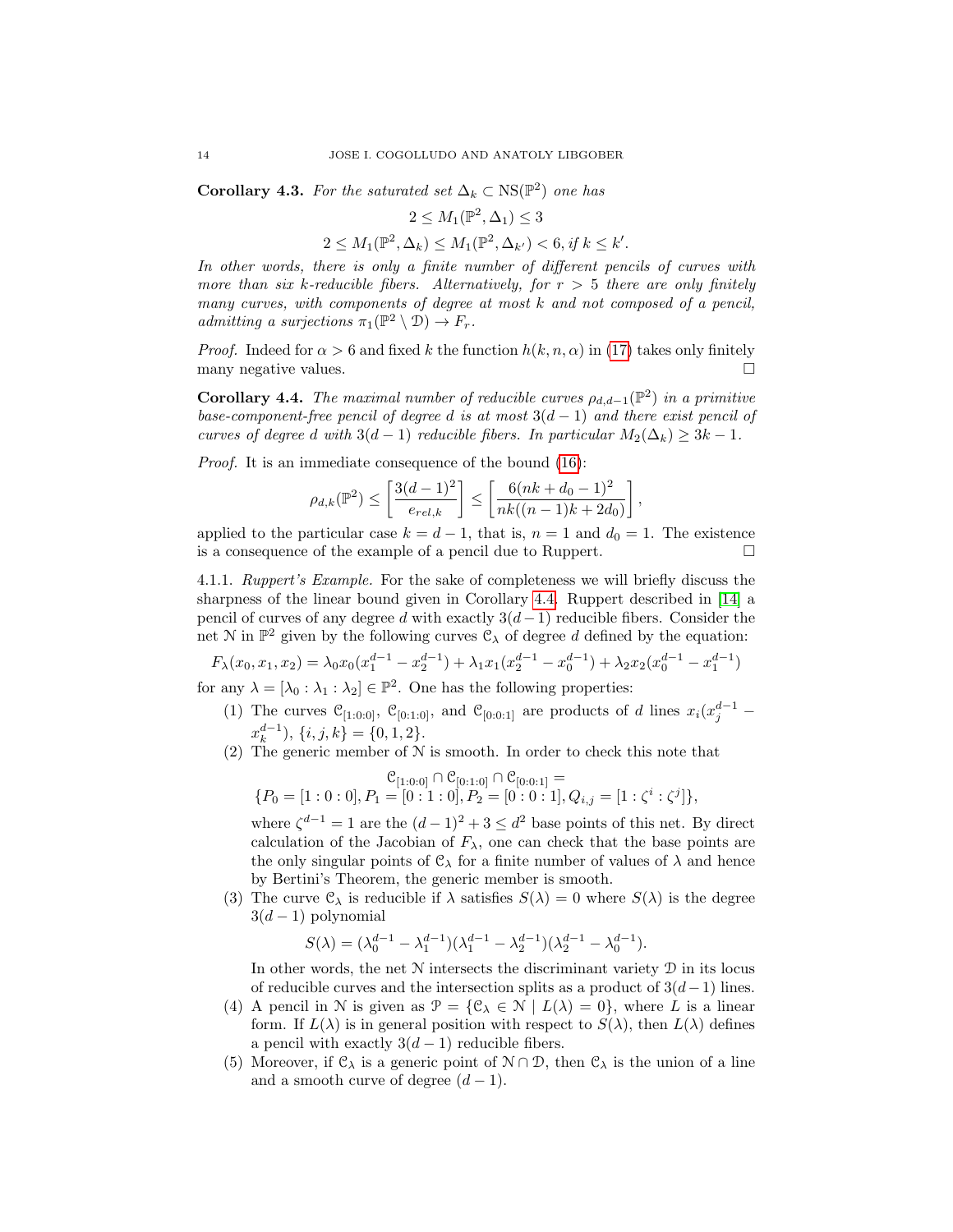## 4.2. Examples of pencils with a maximal number of members composed of quadrics. Let

(18) 
$$
\rho_k(\mathbb{P}^2) := \max \{ \rho_{d,k}(\mathbb{P}^2) \mid d \ge 2k \}.
$$

It follows from [\[10\]](#page-20-1), [\[13\]](#page-20-2) that  $\rho_1(\mathbb{P}^2) = 4$  and the arrangement of 12 lines containing 9 inflection points of a smooth cubic provides an example of a pencil with 4 fibers which are unions of lines. Our purpose in this section will be to study  $\rho_2(\mathbb{P}^2)$ .

4.2.1. The bound  $\rho_{d,2}$ . By Corollary [4.4](#page-13-1) we know that  $\rho_{3,2}(\mathbb{P}^2) = 6$  and [\(15\)](#page-12-1), which is applicable for the remaining d, shows that  $\rho_{d,2}(\mathbb{P}^2) \leq 6$  for all  $d \geq 4$ . It is the purpose of this section to make this into an equality by constructing a pencil of quartics with six quartics composed of quadrics.

Consider a pencil of conics  $\Lambda$  in general position and three lines  $L_1, L_2, L_3$  such that there exist three conics  $C_1, C_2, C_3 \in \Lambda$  such that  $L_i$  is tangent to  $C_j$  and  $C_k$  with  $\{i, j, k\} = \{1, 2, 3\}$ . This can be achieved for instance with the pencil  $\Lambda = {\alpha(x^2 - z^2) + \beta(y^2 - z^2)}$ , the lines

$$
L_1 = \sqrt{2}x + i\sqrt{2}y + \sqrt{3}z, \quad L_2 = 2x + iy + \sqrt{3}z, \quad L_3 = \sqrt{2}x + \sqrt{2}y - 3z
$$

and the conics

$$
C_1 = x^2 + 2y^2 - 3z^2
$$
,  $C_2 = 2x^2 + y^2 - 3z^2$ ,  $C_3 = 2x^2 - y^2 - z^2$ .

Let  $\kappa$  denote the Kummer cover of order two associated with the abelian  $\mathbb{Z}_2 \times \mathbb{Z}_2$ cover ramified along  $L_1, L_2$ , and  $L_3$  (i.e. associated with surjection  $\pi_1(\mathbb{P}^2 \setminus \bigcup_{1}^3 L_i) \to$  $\mathbb{Z}_2^3/\mathbb{Z}_2$  sending the meridian of  $L_i$  to the *i*-th component of  $\mathbb{Z}_2^3$ ; in appropriate coordinates it is  $\mathbb{P}^2 \to \mathbb{P}^2$  given by  $[x_0, x_1, x_2] \to [x_0^2, x_1^2, x_2^2]$ . Note that  $\Lambda' =$  $\kappa^*(\Lambda)$  becomes a pencil of quartics intersecting transversally at the 16 points in the preimage of the base points of  $\Lambda$  and also that  $\kappa^*(C_i)$ ,  $i = 1, 2, 3$  is a union of two conics. Finally, note that  $\Lambda$  contains 3 singular fibers  $C_i$ ,  $i = 1, 2, 3$  which are products of two lines. Hence  $\kappa^*(C_i')$  is also a product of two conics intersecting transversally.

Additivity of Euler characteristic or the main result of [\[7\]](#page-19-7) allows to relate the Euler characteristic of the surface  $V$ , the Euler characteristic of the generic fiber  $e_{\hat{\varphi}}(t_0)$  (a Riemann surface of genus  $\binom{4-1}{2} = 3$ ), and the relative Euler characteristic of the singular fibers  $e_{rel}$  as follows:

$$
e(X) = 3 + |B| = 3 + 16 = e(\mathbb{P}^1)e_{\hat{\varphi}}(t_0) + 6e_{rel} + n = 2 \cdot (-4) + 6 \cdot 4 + n,
$$

where  $n$  is the relative Euler characteristic of the remaining singular fibers. Hence  $n = 3$ , which is the number of additional nodal quartics in the pencil  $\Lambda'$ .

**Proposition 4.5.** The pencil  $\Lambda'$  above is a primitive base-component-free pencil of quartics with six members being unions of quadrics. Therefore  $M_2 + 1 = \rho_2(\mathbb{P}^2) = 6$ .

# 5. COMPLETELY REDUCIBLE FIBERS OF PENCILS ON SURFACES IN  $\mathbb{P}^3$

<span id="page-14-0"></span>The purpose of the remaining section is to exhibit examples of pencils on surfaces with a large number of completely reducible divisors as well as bounds which follow from the calculations in section [3](#page-5-0)

We shall start with the case  $V = \mathbb{P}^1 \times \mathbb{P}^1$ ,  $\Delta = \{(1,0), (0,1), (1,1)\}$ . Consider as a lower bound for  $\sum e(F_j)$  in [\(13\)](#page-8-0) the case when a completely reducible fiber consists of n smooth curves in the class  $(1, 1)$  and  $m - n$  smooth curves in the class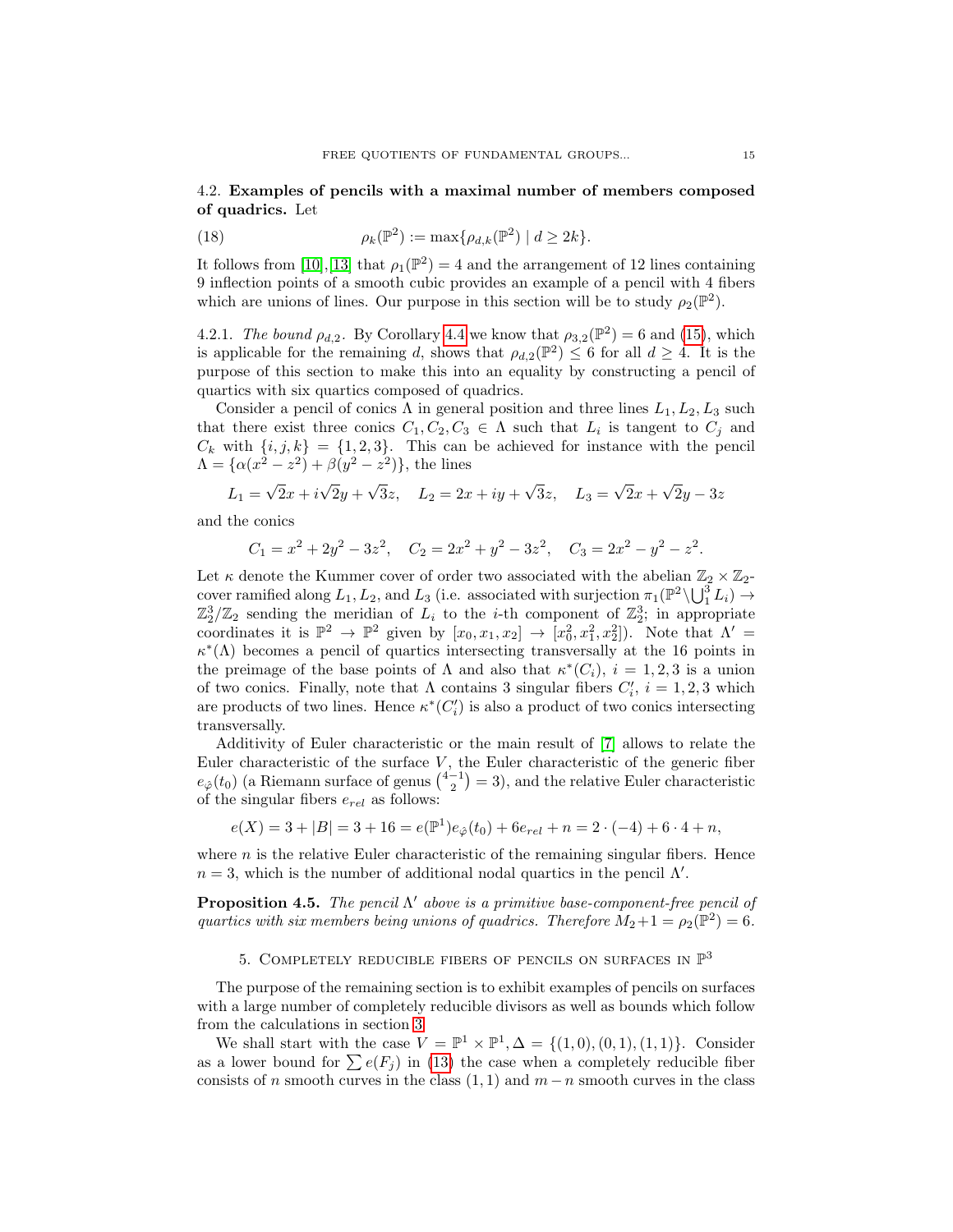$(1, 0)$ . Then the sum of the Euler characteristic of its irreducible components  $F_j$ satisfies  $2m \leq \sum e(F_j)$ . Therefore

$$
2\frac{e(V) + 3D^2 + 2KD}{D^2 + KD + \sum e(F_j)} = 2\frac{4 + 6mn - 4m - 4n}{2mn - 2m - 2n + \sum e(F_j)} < 2\frac{2 + 3mn - 2m - 2n}{mn - n} < 6
$$

i.e. the number of completely reducible fibers does not exceed 6.

We will show that  $M_2(\mathbb{P}^1 \times \mathbb{P}^1, \Delta) \geq 3$ ,  $M_2(V, \Delta_1) = 4$  for smooth cubic surfaces and that  $M_2(V, \Delta)$  can be arbitrarily large for general surfaces in  $\mathbb{P}^3$  for appropriate saturated sets  $\Delta$  on respective surfaces ( $\Delta_1$  is the set of classes of lines on a cubic surface).

5.1. Generalized Hesse arrangements on  $\mathbb{P}^1 \times \mathbb{P}^1$ . The purpose of this section is to exhibit an example of a pencil of curves on  $\mathbb{P}^1 \times \mathbb{P}^1$  with 4 completely reducible fibers, showing that the Hesse pencil on  $\mathbb{P}^2$  is not the only such pencil on a rational surface. We shall use geometric interpretation of the group law on cubic curve i.e. that selecting an inflection point as the zero, a triple of points adds up to zero if and only if the triple is collinear (cf. [\[18\]](#page-20-8)).

5.1.1. A Special Configuration of Points. Consider 9 points on a smooth cubic  $\mathcal{C} \subset \mathbb{P}^2$  satisfying Pascal's Theorem as in Figure [1:](#page-15-0)



<span id="page-15-2"></span><span id="page-15-1"></span><span id="page-15-0"></span>Figure 1. Pascal Point Configuration

Note that such a configuration of points would have to satisfy the following relations in the Picard group of the cubic:

(19) 
$$
P_1 + P_2 + Q_1 = 0, \t P_4 + P_5 + Q_1 = 0,
$$

$$
P_2 + P_3 + Q_2 = 0, \t P_5 + P_6 + Q_2 = 0,
$$

$$
P_3 + P_4 + Q_3 = 0, \t P_1 + P_6 + Q_3 = 0.
$$

In other words  $P_i + P_{i+1} + Q_j = 0$ ,  $i \in \mathbb{Z}_6$ ,  $j \in \mathbb{Z}_3$  and  $\pi(i) = j$ , where  $\pi : \mathbb{Z}_6 \to \mathbb{Z}_3$ is reduction modulo 3. By Pascal's Theorem

(20) 
$$
\sum_{i} P_{i} = 0, \quad \sum_{i} Q_{i} = 0.
$$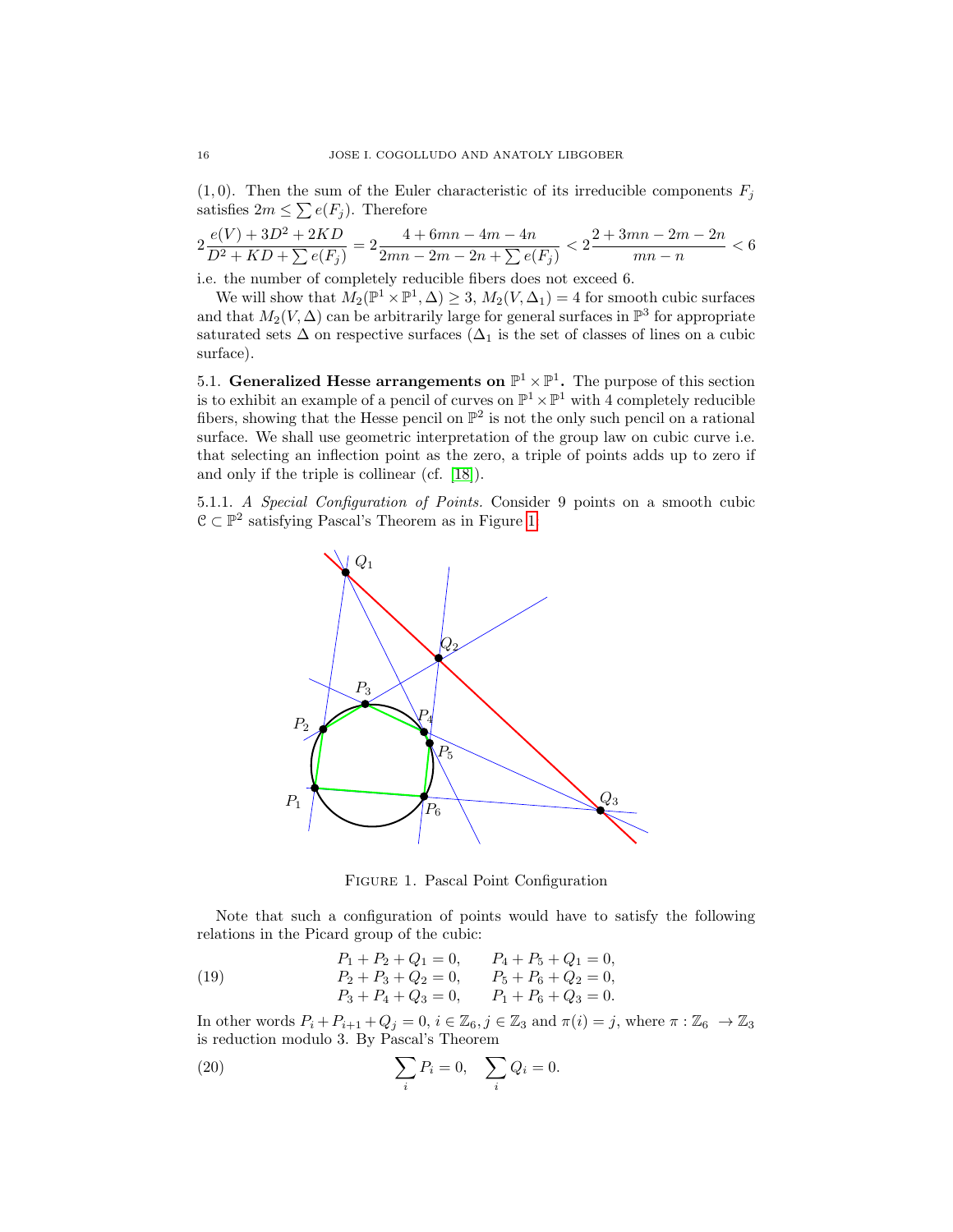We also ask for three additional relations involving the diagonals:

<span id="page-16-0"></span>(21) 
$$
P_1 + P_4 + Q_2 = 0,
$$

$$
P_2 + P_5 + Q_3 = 0,
$$

$$
P_3 + P_6 + Q_1 = 0.
$$

Definition 5.1. Any configuration of 9 points on a smooth cubic satisfying [\(19\)](#page-15-1), [\(20\)](#page-15-2), and [\(21\)](#page-16-0) will be called a special Pascal configuration of points.

**Lemma 5.2.** If a six-tuple of points  $P_1, ..., P_6$  forming complete intersection of conic and a smooth cubic C satisfies [\(19\)](#page-15-1), [\(20\)](#page-15-2) and [\(21\)](#page-16-0), then  $Q_i$  are collinear inflection points of C. Vice versa, if  $Q_i$ ,  $j = 1, 2, 3$  is triple of collinear inflection points and  $P_i \neq Q_j$  is a point which order as a point of elliptic curve is non-equal to 2, then there exist 5 additional distinct points  $P_{i'}$ ,  $i' \neq i, 1 \leq i' \leq 6$  such that relations [\(19\)](#page-15-1),  $(20)$  and  $(21)$  are satisfied.

*Proof.* Let  $P_i, Q_j$  be a collection of points satisfying [\(19\)](#page-15-1), [\(21\)](#page-16-0), (21). By symmetry, it is enough to show  $3Q_1 = 0$ . Adding the relations in the first row of [\(19\)](#page-15-1) and the last relation in [\(21\)](#page-16-0) we obtain:

$$
P_1 + P_2 + P_3 + P_4 + P_5 + P_6 + 3Q_1 = 0
$$

and hence the first relation in [\(20\)](#page-15-2) yields the claim.

Vice versa, again by symmetry it is enough to show that a choice of  $P_1$  always determines remaining 5 points  $P_i$  satisfying above relations. Since  $P_1$  is not a point or order 2, it follows that the solution to the first relation in [\(19\)](#page-15-1) satisfies  $P_2 \neq P_1$ and the order of  $P_2$  is not equal to 2. Hence the first 5 relations [\(19\)](#page-15-1) allow to determine the points  $P_2, ..., P_6$ . Since  $Q_i$  are collinear, we have the second relation [\(20\)](#page-15-2) adding 3 relations not containing common  $P_{i'}$  among the 5 used to determine points  $P_{i'}$  this gives the first relation [\(20\)](#page-15-2) and hence the last relation [\(19\)](#page-15-1). Finally adding two relations in the first row of [\(19\)](#page-15-1) and using [\(20\)](#page-15-2) we obtain the last relation [\(21\)](#page-16-0) and the remaining relations (21) follow.  $\Box$ 

<span id="page-16-1"></span>**Proposition 5.3.** For any smooth cubic  $C$  there is a family of special Pascal configurations of points parametrized by a Zariski open subset of C.

Proof. It follows from the proof of previous Lemma since any choice of inflection points  $Q_i$ ,  $i = 1, 2, 3, Q_1 + Q_2 + Q_3 = 0$  and  $P$ , ord $P \neq 2$  determines uniquely a special Pascal configuration.

Generically, the three lines defined by [\(21\)](#page-16-0) intersect in three double points, the conic defined in [\(20\)](#page-15-2) is smooth, and intersects the line also defined in [\(20\)](#page-15-2) transversally.

Consider the pencil of cubics generated by  $\mathcal{C}_1 := \mathcal{L}_{12} \cup \mathcal{L}_{34} \cup \mathcal{L}_{56}$  and  $\mathcal{C}_2 :=$  $\mathcal{L}_{23} \cup \mathcal{L}_{45} \cup \mathcal{L}_{16}$ , where  $\mathcal{L}_{ij}$  is the line passing through  $P_i$  and  $P_j$ . Note that the original smooth cubic  $C$  belongs to such a pencil and so do  $C_3 := \mathcal{L}_{14} \cup \mathcal{L}_{25} \cup \mathcal{L}_{36}$  and the union of the conic  $\mathcal Q$  passing through  $P_1, ..., P_6$  and the line  $\mathcal L$  passing through  $Q_1, Q_2, Q_3$ . In other words, one can find equations  $C_i, Q, L$  of respective curves  $C_i$ ,  $Q$ ,  $i = 1, 2, 3, \mathcal{L}$  such that  $C_3 = C_1 - C_2$  and  $QL = C_1 + C_2$ .

<span id="page-16-2"></span>Proposition 5.4. After blowing up the base points, the pencil of cubics described above induces an elliptic surface which is generically of type  $I_1 + I_2 + 3I_3$ .

*Proof.* The existence of  $I_2$  and  $3I_3$  is given by hypothesis, then by a standard Euler characteristic computation, there should be an additional fiber of type  $I_1$ .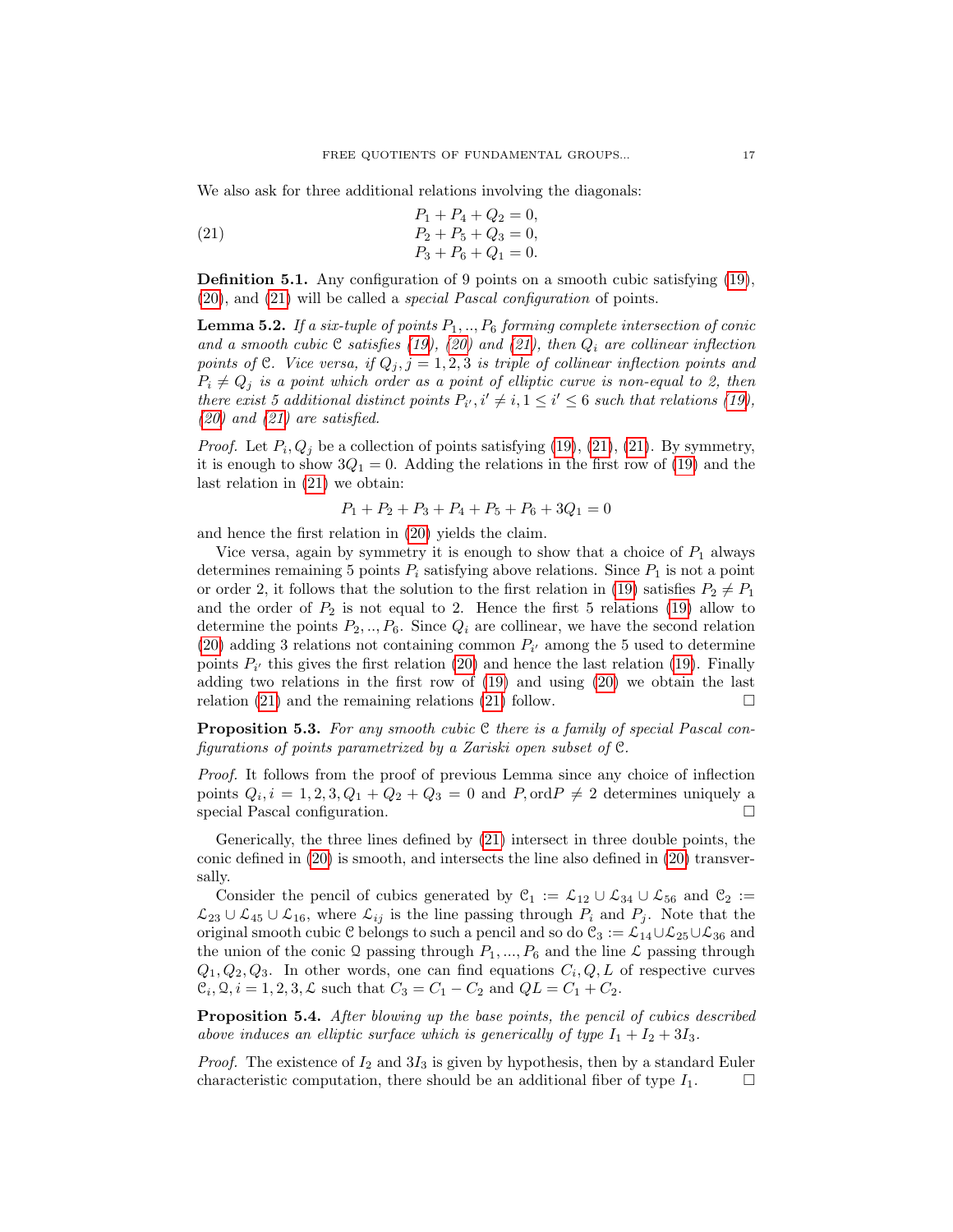

<span id="page-17-0"></span>FIGURE 2. Special Pascal Point Configuration of type  $I_1 + I_2 + 3I_3$ 

Example 5.5. Equations for Figure [2](#page-17-0) can be given as:

$$
C_1 = (2y + (-2\sqrt{3} + 2)z)(\sqrt{3}x + y + \sqrt{3}z)(-\sqrt{3}x + y + \sqrt{3}z)
$$
  
\n
$$
C_2 = (2y + 2z)(\sqrt{3}x + y - \sqrt{3}z)(-\sqrt{3}x + y - \sqrt{3}z)
$$
  
\n
$$
C_3 = (\sqrt{3}x - y - (2 - \sqrt{3})z)(\sqrt{3}x + y + (2 - \sqrt{3})z)y
$$
  
\n
$$
Q = 3x^2 + 3y^2 - 3z^2 + 2(2 - \sqrt{3})yz
$$
  
\n
$$
L = z
$$

Proposition 5.6. The types of the singular fibers of rational elliptic surfaces corresponding to the pencils given by the special Pascal configurations in Zariski open set in Proposition [5.3](#page-16-1) which are not of generic type  $I_1 + I_2 + 3I_3$  are as follows:

(1)  $I_2 + 2I_3 + IV$  $(2)$  4I<sub>3</sub>.

Proof. By hypothesis, we know that three singular fibers of a pencil of cubic curves forming a special Pascal configuration are unions of lines. Hence the types of the singular fibers of the corresponding rational elliptic surface are  $I_3$  or  $IV$ , and since a fourth singular fiber of the pencil of cubics contains a line, the singular fiber of elliptic surface is of type  $I_2$ ,  $I_3$ ,  $III$ , or IV. Since the sum of Euler characteristics of the fibers is equal to 12, there can only be three possibilities:  $4I_3$ ,  $I_2 + 2I_3 + IV$ , and  $3I_3 + III$ . A surface of type  $4I_3$  corresponds with the Hessian pencil, which comes from the choice of  $P_1$  as an inflection point. A surface with configuration  $I_2+2I_3+IV$  appears when the three lines in  $\mathcal{C}_3$  are concurrent. Finally, the surface with configuration  $3I_3 + III$  does not exist according to Miranda's list of rational elliptic surfaces (cf. [\[12,](#page-20-9) p.197, item 92.]).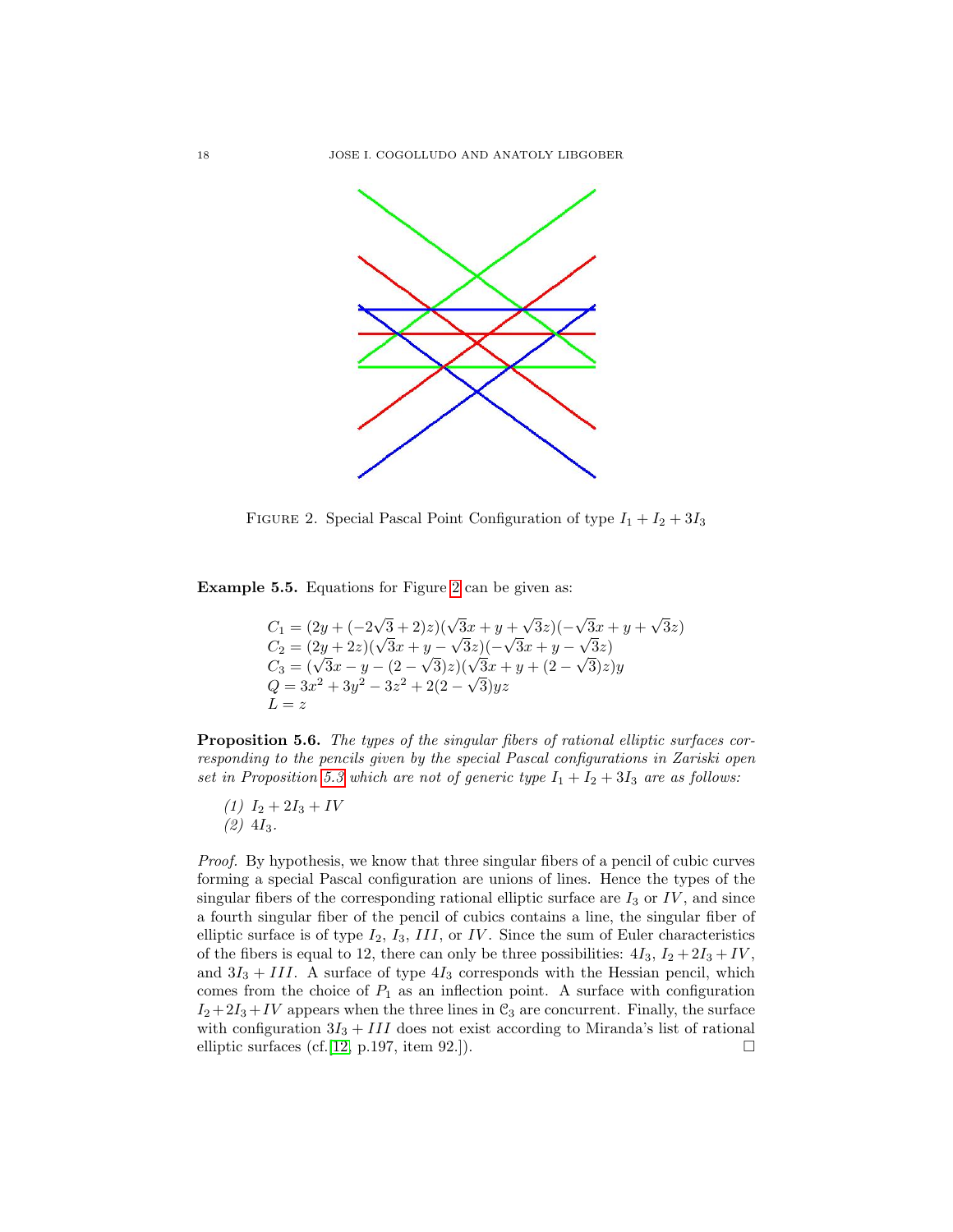<span id="page-18-0"></span>**Example 5.7.** The special Pascal configuration of type  $I_2+2I_3+IV$  can be realized as the set of zeroes of:

$$
C_1 = (2y - \sqrt{3}z)(\sqrt{3}x + y + \sqrt{3}z)(-\sqrt{3}x + y + \sqrt{3}z)
$$
  
\n
$$
C_2 = (2y + \sqrt{3}z)(\sqrt{3}x + y - \sqrt{3}z)(-\sqrt{3}x + y - \sqrt{3}z)
$$
  
\n
$$
C_3 = (3x - \sqrt{3}y)(3x + \sqrt{3}y)y
$$
  
\n
$$
Q = x^2 + y^2 - z^2
$$
  
\n
$$
L = z
$$

5.1.2. Generalized Hesse Arrangements on  $\mathbb{P}^1 \times \mathbb{P}^1$ . Consider a double cover  $\delta$  of  $\mathbb{P}^2$  ramified along a smooth conic which is tangent to quadric Q defined before Proposition [5.4](#page-16-2) at 2 distinct points. The rational surface which realizes this covering is a ruled surface  $\mathbb{P}^1 \times \mathbb{P}^1$ . Any irreducible component in the preimage of a line in  $\mathbb{P}^2$  by  $\delta$  has bidegree  $(1,1), (1,0),$  or  $(0,1)$  according to the relative position of the ramification locus and the line.

**Definition 5.8.** We say a curve in  $\mathbb{P}^1 \times \mathbb{P}^1$  is *completely reducible* if it is a union of irreducible components all being in the set  $\Delta$  consisting of 3 classes: (1, 1), (1,0), or  $(0, 1)$ .

**Theorem 5.1.** There exist pencils on  $\mathbb{P}^1 \times \mathbb{P}^1$  with four completely reducible fibers.

*Proof.* Consider a special Pascal configuration of type  $I_1 + I_2 + 3I_3$  or  $I_2 + 2I_3 + IV$ and a double cover  $\delta$  of  $\mathbb{P}^2$  ramified along a smooth conic, which is bitangent to 2. Then the pencil of cubics described above induces a pencil of curves of genus four on  $\mathbb{P}^1 \times \mathbb{P}^1$ . The preimage of the  $I_2$ -fiber becomes two  $(1,1)$ -curves as preimage of the conic Q and one more  $(1, 1)$ -curve as a preimage of  $\mathcal{L}$ . The preimage of the  $I_3$ -fibers is a union of three  $(1, 1)$ -curves.

**Example 5.9.** Consider the special Pascal configuration of type  $I_2 + 2I_3 + IV$ provided in Example [5.7](#page-18-0) and the covering  $\delta : \mathbb{P}^1 \times \mathbb{P}^1 \to \mathbb{P}^2$  given by:  $\delta([u, v], [s, t]) =$  $[2(ut+vs), us-vt, us+vt]$ , which ramifies along  $\{x^2+4y^2=4z^2\}$  (a conic which is bitangent to  $Q = \{x^2 + y^2 = z^2\}$ . Note that:

$$
\delta^*(C_1) = (6ut + 6vs - (3 + \sqrt{3})us - (3 - \sqrt{3})vt) \n(6ut + 6vs + (3 + \sqrt{3})us + (3 - \sqrt{3})vt) (vt - (7 - 4\sqrt{3})us) \n\delta^*(C_2) = (6ut + 6vs - (3 - \sqrt{3})us - (3 + \sqrt{3})vt) \n(6ut + 6vs + (3 - \sqrt{3})us + (3 + \sqrt{3})vt) (vt - (7 + 4\sqrt{3})us) \n\delta^*(C_3) = (6ut + 6vs - \sqrt{3}us + \sqrt{3}vt) (6ut + 6vs + \sqrt{3}us - \sqrt{3}vt) (us - vt) \n\delta^*(Q) = (2ut - (1 - \sqrt{-3})vs) (2ut - (1 + \sqrt{-3})vs) \n\delta^*(L) = us + vt
$$

**Corollary 5.10.** In notations of the Corollary [3.3](#page-9-0) one has the bound  $K(D =$  $(d, 1), \Delta, (\mathbb{P}^1 \times \mathbb{P}^1) \geq K(D = (3, 3), \Delta, \mathbb{P}^1 \times \mathbb{P}^1) \geq 4.$ 

Moreover, primitive base-component-free pencils  $\varphi : \mathbb{P}^1 \times \mathbb{P}^1 \dashrightarrow \mathbb{P}^1$  of bidegree (3,3) and pencils confirming the equality  $K((3,3), \Delta, \mathbb{P}^1 \times \mathbb{P}^1) = 4$  are not unique.

5.2. Completely reducible fibers on a cubic surface. Let  $V$  be a smooth cubic surface in  $\mathbb{P}^3$ . The subsets  $\Delta_1 \subset \text{NS}(V)$  consisting of the classes of 27 lines (generating the closure of the effective cone (cf. [\[4\]](#page-19-9) p.485, section 9.1) is saturated.

**Proposition 5.11.** Let  $V \subset \mathbb{P}^3$  be a smooth cubic as above, then  $M_2(V, \Delta_1) = 4$ .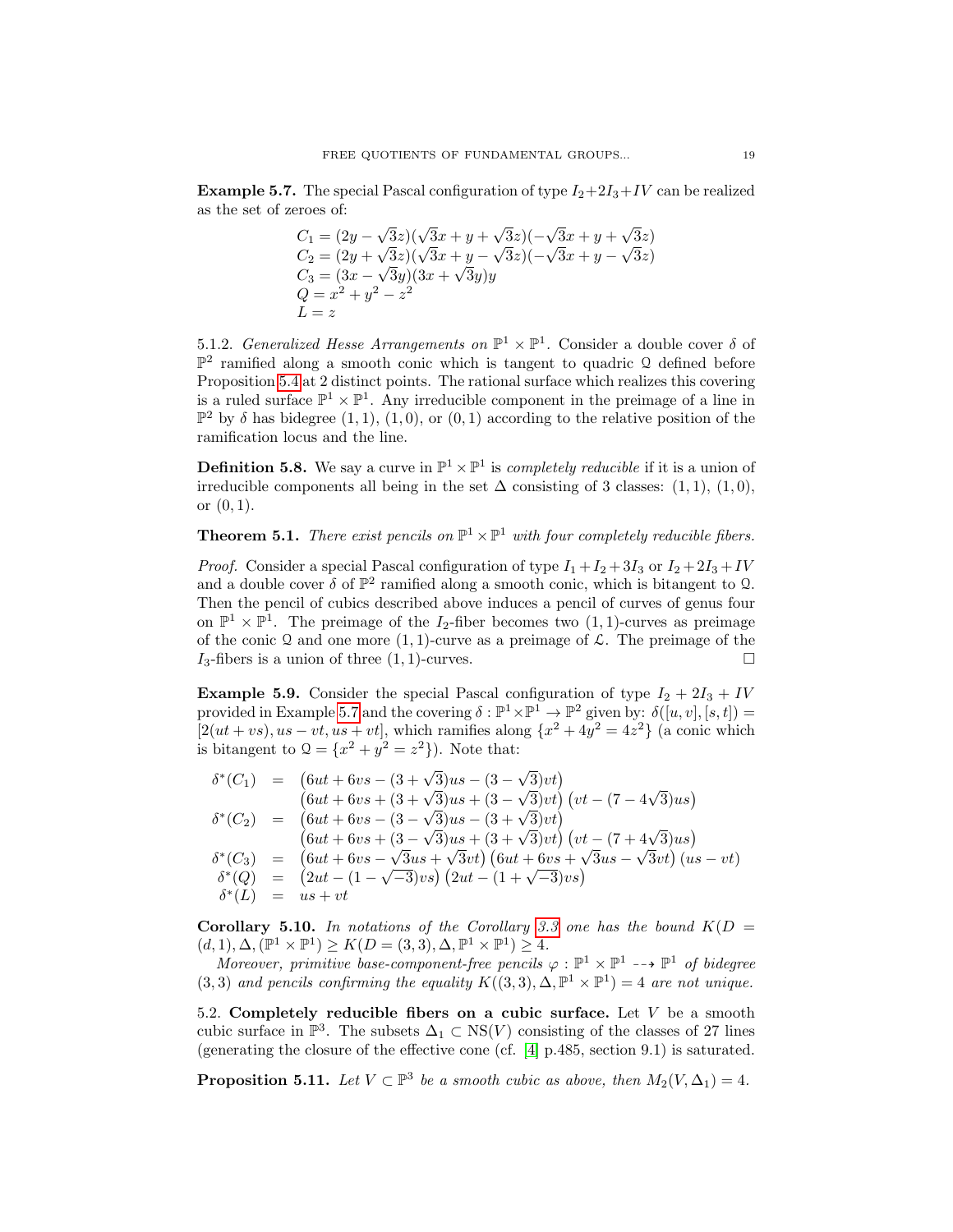*Proof.* The pencil of planes in  $\mathbb{P}^3$  containing a fixed line induces a base point free pencil of residual for this line plane quadrics with 5 reducible fibers each consisting of 2 lines (cf.  $[4]$ , section 9.1). On the other hand, inequality [\(13\)](#page-8-0) or Corollary [1.5,](#page-4-0) applied to divisor  $D = H - L$  (here H is the class of a hyperplane section and L is the class of the fixed line) and using  $D^2 = 0, KD = -2, e(F_j) = 2, j = 1, 2, e(V) = 9$ , gives

(22) 
$$
r + 1 \le 2 \frac{e(V) + 3D^2 + 2KD}{D^2 + KD + \sum e(F_j)} = 5
$$

(summation over the irreducible components of a single member of the pencil). Therefore,  $M_2(V, \Delta_1) = 4$ . For such  $\Delta_1$ , there are no pencils with members in a class  $\delta \in \Delta_1$ .

 $\Box$ 

#### 5.3. Completely reducible fibers of pencils on surfaces of higher degree.

<span id="page-19-8"></span>**Proposition 5.12.** For any positive integer d there is a surface  $S_d \subset \mathbb{P}^3$  of degree d and a pencil on it containing at least d completely reducible curves i.e. the curves with all irreducible components being lines.

Proof. The following is a well-known fact about construction of surfaces containing a large number of lines (cf. [\[15\]](#page-20-10)). Consider  $f(x, y)$  and  $g(z, t)$  two homogeneous polynomials of degree d with no multiple roots, then the surface

$$
S_{f,g} = \{ [x:y:z:t] \in \mathbb{P}^3 \mid f(x,y) = g(z,t) \}
$$

contains at least  $d^2$  lines, namely all the lines  $L_{i,j}$ ,  $i, j = 1, ..., d$  joining a point  $P_i = [x_i : y_i : 0 : 0]$  and a point  $Q_j = [0 : 0 : z_j : t_j]$  where  $f(x_i : y_i) = g(z_j, t_j) = 0$ .

The pencil of hyperplanes containing the line  $L = \{x = y = 0\}$  induces a pencil of curves on  $S_{f,g}$ . Given any point  $P_i$ , the hyperplane  $H_i = \{y_i x = x_i y\}$  containing  $P_i$  has to contain the lines  $L_{i,1},..., L_{i,d}$ . Therefore this pencil contains at least d completely reducible fibers.

#### **REFERENCES**

- <span id="page-19-1"></span>[1] D. Arapura, Geometry of cohomology support loci for local systems. I. J. Algebraic Geom. 6 (1997), no. 3, 563-597.
- <span id="page-19-2"></span>[2] E. Artal, J.I. Cogolludo-Agustín, and D. Matei, Characteristic varieties of quasi-projective manifolds and orbifolds, Geom. Topol. 17 (2013), 273–309.
- <span id="page-19-5"></span>[3] O. Debarre, Introduction to Mori theory. Universite Paris Diderot, 2016.
- <span id="page-19-9"></span>[4] I. Dolgachev, Classical algebraic geometry. A modern view. Cambridge University Press, Cambridge, 2012.
- <span id="page-19-0"></span>[5] J. Ellenberg, A. Venkatesh, The number of extensions of a number field with fixed degree and bounded discriminant. Ann. of Math. (2) 163 (2006), no. 2, 723-741.
- <span id="page-19-3"></span>[6] M. Falk, S. Yuzvinsky, Multinets, resonance varieties, and pencils of plane curves. Compos. Math. 143 (2007), no. 4, 1069-1088.
- <span id="page-19-7"></span>[7] B. Iversen, Critical points of an algebraic function. Invent. Math. 12 (1971), 210-224.
- <span id="page-19-6"></span>[8] J. Kollr, Rational curves on algebraic varieties. Ergebnisse der Mathematik und ihrer Grenzgebiete. 3. Folge. A Series of Modern Surveys in Mathematics, 32. Springer-Verlag, Berlin, 1996.
- <span id="page-19-4"></span>[9] R. Lazarsfeld, Positivity in algebraic geometry. I. Classical setting: line bundles and linear series. Ergebnisse der Mathematik und ihrer Grenzgebiete. 3. Folge. A Series of Modern Surveys in Mathematics, 48. Springer-Verlag, Berlin, 2004.